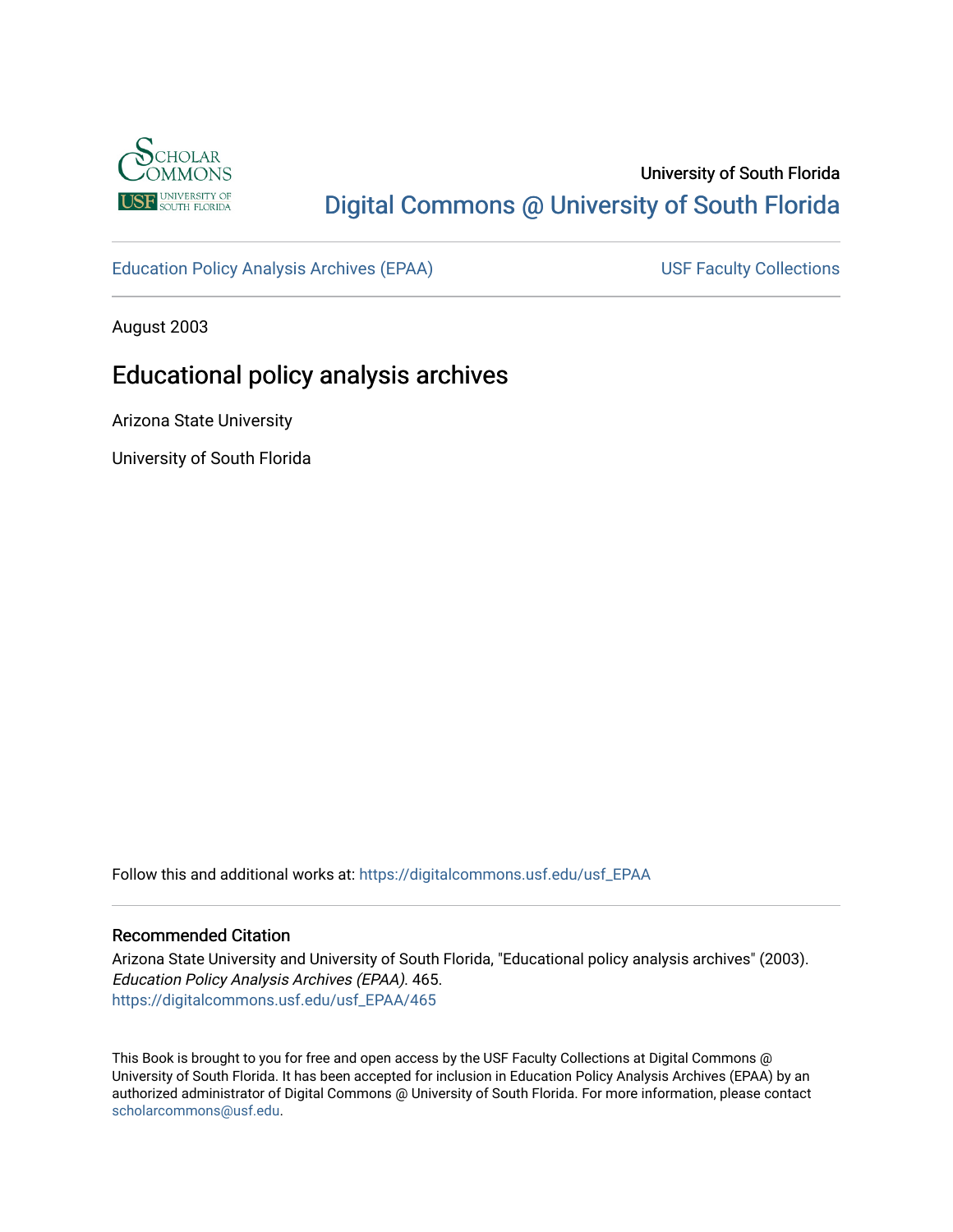# **EDUCATION POLICY ANALYSIS ARCHIVES**

A peer-reviewed scholarly journal Editor: Gene V Glass College of Education Arizona State University

Copyright is retained by the first or sole author, who grants right of first publication to the **EDUCATION POLICY ANALYSIS ARCHIVES**. **EPAA** is a project of the Education Policy Studies Laboratory.

Articles appearing in **EPAA** are abstracted in the Current Index to Journals in Education by the ERIC Clearinghouse on Assessment and Evaluation and are permanently archived in Resources in Education.

**Volume 11 Number 27 August 7, 2003 ISSN 1068-2341**

# **Research or "Cheerleading"? Scholarship on Community School District 2, New York City**

# **Lois Weiner New Jersey City University**

Citation: Weiner, L. (2003, August 7). Research or "cheerleading"? Scholarship on Community School District 2, New York City. *Education Policy Analysis Archives, 11*(27). Retrieved [date] from http://epaa.asu.edu/epaa/v11n27/.

> Related article: Vol. 11 No. 28

# **Abstract**

This article examines data on student achievement and school demographics not explored by the researchers who have promoted Community School District 2 (CSD 2) as a model of urban school reform that should be replicated elsewhere. Data on achievement indicate a remarkable degree of social and racial stratification among CSD 2's schools and levels of achievement that closely correlate with race, ethnicity, and poverty. In addition, when CSD 2's scores on state and city tests of mathematics are compared with results from CSD 25 in Queens, a school district that serves a population demographically similar, the superiority of its functioning becomes questionable. The article explains why the design of research on CSD 2 illustrates the perils to both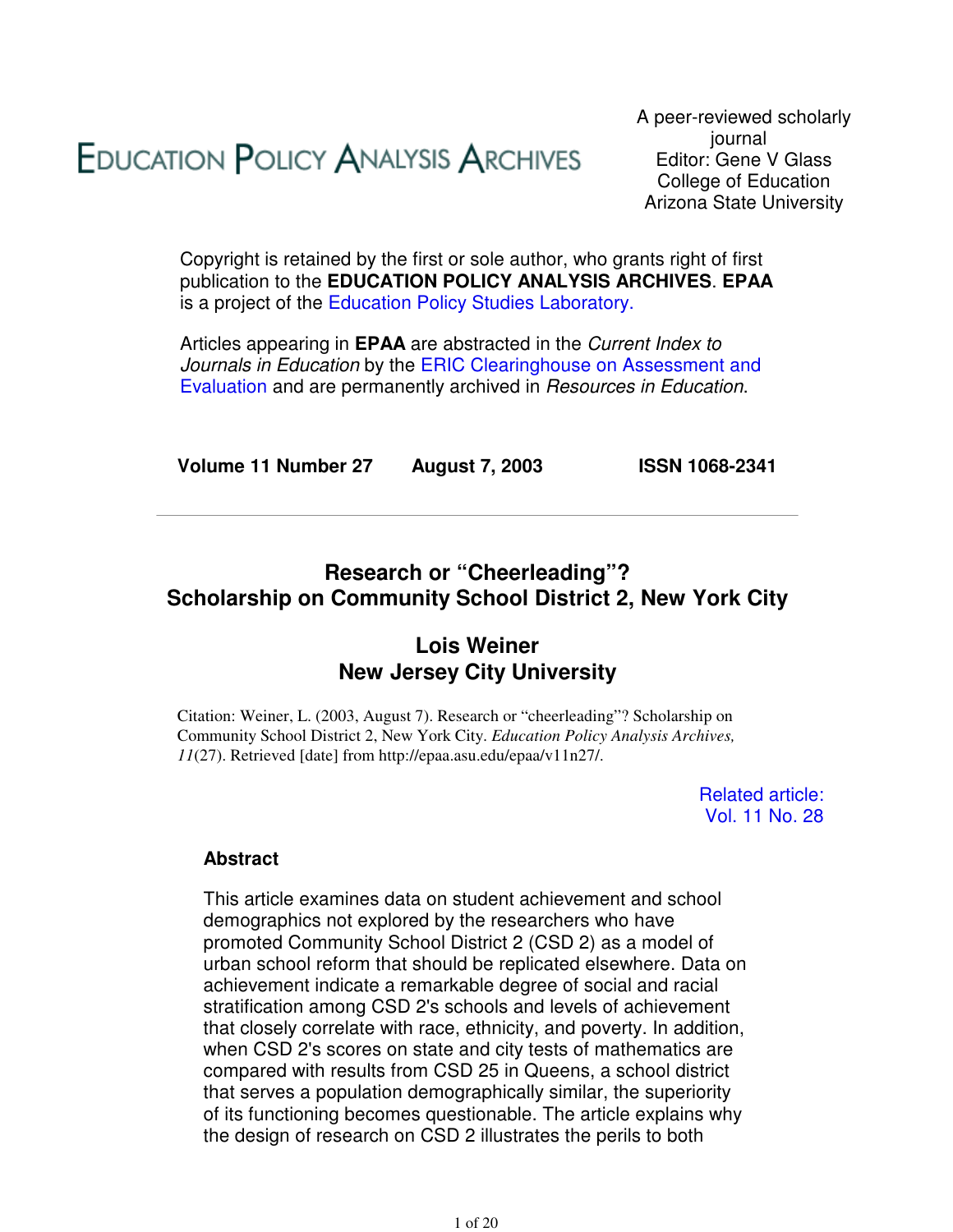research and policy when university-based researchers assume the role of "cheerleader" (Cuban, 1988), promoting reforms they have aided in implementing and assessing.

The direct assistance that university-based researchers provide to school systems involved in reform is generally accepted as positive, strengthening the relationship between theory and practice and in the process improving both. However, as Cuban (1988) notes in his "word to the wise" about researchers advising policymakers, "the legacy of disappointment with researchers who have been cheerleaders for this or that approach to be used in classrooms is not one to be envied" (p. 293). In this study I explain how reform in Community School District 2 in Manhattan and researchers' roles in advising, assessing, and promoting the reform model adopted by CSD 2 and teacher union officials illustrate the perils to education and research when researchers become "cheerleaders" for reforms. (Note 1)

# **Background and Significance of the Study**

In debates about how to improve student achievement in urban school districts, Community School District 2's (CSD 2) strategy of using professional development to implement national standards has been put forward as exemplary, an illustration of public education's viability in the nation's cities (Elmore, 1999-2000; Elmore & Burney, 1997a; Elmore & Burney, 1997b; Elmore & Burney, 1999; Elmore & Burney, February1999). Research reports have heralded CSD 2's focus on a centralized system of professional development linked to national standards as being the key to improving achievement in urban schools (Fink & Resnick, 1999; Resnick & Harwell, 2000; Stein, D'Amico & Johnstone, April 1999). CSD 2's model is described by its most recent Superintendent as "delivering a world class education for every student through a redesigned labor management system that supports high performance learning communities utilizing the New Standards 'performance standards' along with city and state assessments" (Harwayne, 2000). Typical of the commendation of CSD 2 produced by researchers who have aided the district is this description:

Over an eleven-year period, Community School District Two in New York City has amassed a strong record of successful school improvement in a very diverse urban school setting. Not only have test scores risen, but there is also a remarkable professional spirit among the teachers, principals, and central staff members of the district, which has 22,000 students in 45 schools (Fink & Resnick, 1999, p 3).

Publications ranging from the TheWall Street Journal to the monthly magazine of the American Federation of Teachers (AFT) have praised the model. In this article I scrutinize evidence for the claims that the model has been successful and that it can and should be replicated in other urban school systems. Scholarship on CSD 2 that promotes its success identifies the district and key personnel by name; my discussion adopts the same protocol. My rationale for naming the district and researchers is that commendations of the model have linked it explicitly to CSD 2 officials and have created a legitimacy, among politicians and in the media. The model has attracted attention even beyond urban school districts. One high-ranking state education official in Vermont pressed for CSD 2's curricular practices and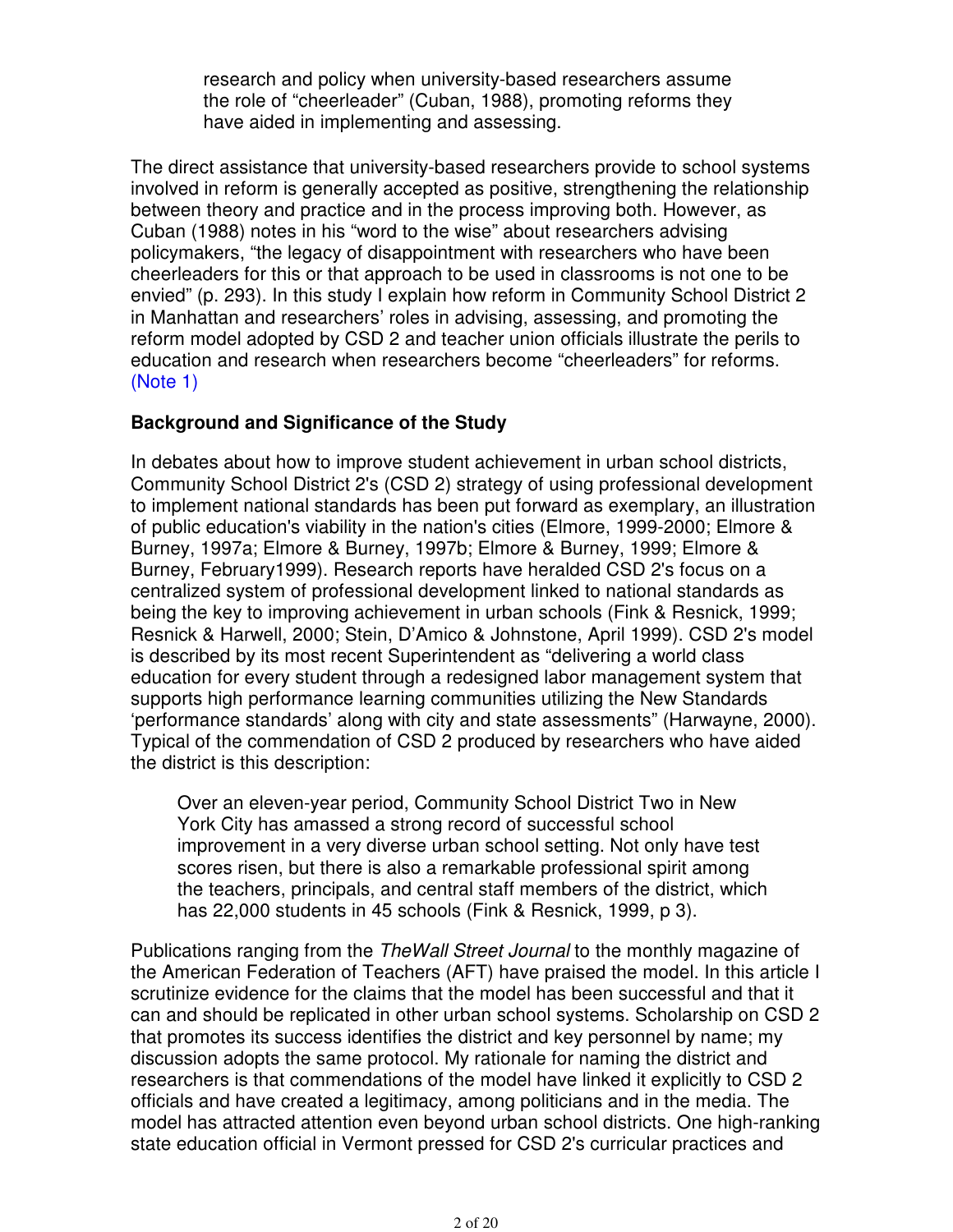professional development model to be adopted there (personal communication with Vermont college administrator, April 2001).

# **Sources of the Data for the Study**

I examine reports of researchers who have worked with CSD 2 officials to design, implement, and assess the district's reforms. I also draw on publicly available data on school achievement and demographics published in The New York Times, and on the New York State Department of Education and New York City Board of Education websites . To my knowledge although these data are easily accessible, they have not been used heretofore to compare student achievement in CSD 2 with achievement in other districts with comparable demographics. Other data sources I use are personal correspondence with CSD 2 teachers, copies of memos sent to faculty by school administrators in CSD 2, an unpublished report on CSD 2's math curriculum produced by a group of parents and mathematics professors at New York University, and field notes following conversations with principals, teachers union officials and teachers in CSD 2 schools.

All teachers and school administrators employed in CSD 2 who spoke and corresponded with me were informed beforehand that I might use the information they provided in a published study. In each case the people I interviewed or who provided me with memos did so on the condition that they remain anonymous as the source of information. All cited fear of reprisals from supervisors as the reason for confidentiality. I gathered information from four administrators (in three schools), ten teachers (in three schools), and four people holding elected positions in the teachers union, the United Federation of Teachers (UFT).

My access to informants in CSD 2 was facilitated by contacts I made in the course of my participation as a parent-activist in the John Melser Charrette School, or as it is more commonly called, PS 3 (Weiner, 2002). PS 3 is an arts-based, alternative school started by parents, with a unique history that makes it simultaneously a "school of choice" and a regular zoned school for the neighborhood, Greenwich Village (Zuckerman, 2001). PS 3 is probably one of the "off the screen" schools that CSD 2 officials identify as "not working within the District #2 framework. While student achievement in some cases is fairly strong, the district leadership has concerns about the quality of instruction and or leadership in these schools" (D'Amico, van den Heuvel, & Harwell, 2000, p. 6). My initial examination of research on achievement in CSD 2 stemmed from my interest in understanding if PS 3 was considered "off the screen" and if so, why. According to published test scores, PS 3 maintained the same level of achievement as the other school serving Greenwich Village, and I wanted to know the source of CSD 2 officials' concerns about its instruction or leadership.

However, the focus and scope of my inquiry changed after my preliminary look at data on achievement in other schools in CSD 2 and New York City. The overwhelming presence of racial and social segregation in CSD 2 schools and the correlations between segregation and low achievement levels prompted me to examine the design and conduct of research about the district's success in boosting student achievement. Both investigations are discussed in this article. The first section deals with the context in which reforms and research were formulated and the reasons critical questions were ignored; the second segment examines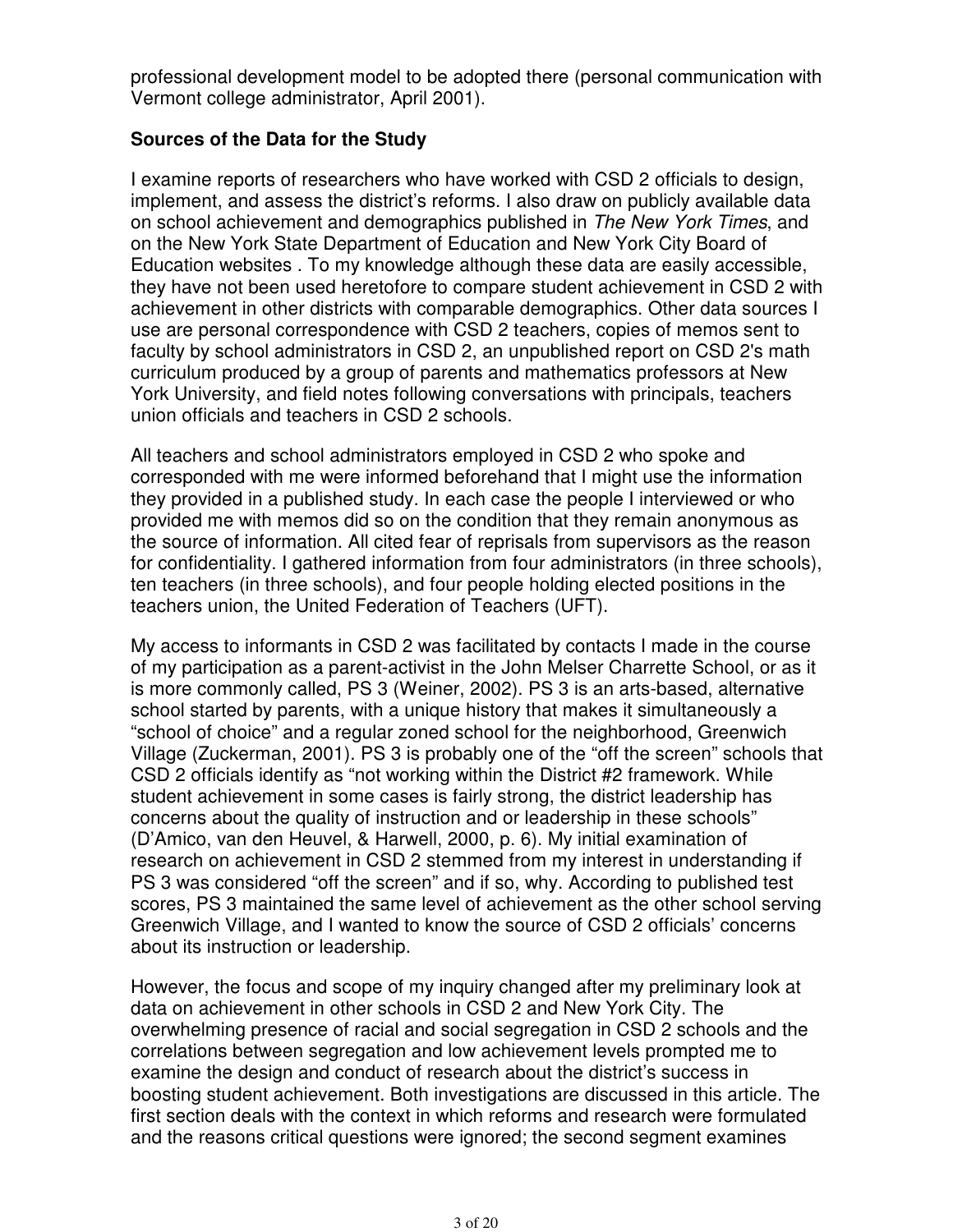data (presented in tables 1-5) that suggest why the CSD 2 model may not be as successful as it has been promoted as being, as well as reasons that it may not be replicable in most cities.

# **Insular, Self-referential Research Design**

From the start, critical perspectives on CSD 2 were omitted from research on its system of professional development, as this description indicates:

We were trying to figure out which people in the district should be interviewed and observed in order to understand how the district functioned. Someone started to diagram the way in which teachers were expected to learn from principals and professional developers and each other within their school, while at the same time principals were expected to learn from the Superintendent and Deputy and from each other how to be better at their instructional leadership job. Someone else said, "It's like those nesting dolls people like to bring back from their travels"—and the name was born. The image seems to work because the dolls are each independent, free-standing "people," yet they share a common form—and you can't decide which is the most "important" doll, the tiny one in the middle that establishes the shape for them all or the big one on the outside that encloses them all (Fink & Resnick, 1999: p. 6).

The study design supports an analogy (of nesting dolls) that seems not to be seen as simultaneously hierarchical and exclusively self-referential. The analogy is also remarkable for being static and decontextualized; relationships among the "dolls" are unaffected by "outside" influences such as parent feedback or critical perspectives that might be provided by teachers or principals who disagree with the superintendent and by other researchers, people who do not fit into the nest. Resnick observes that the doll in the middle is "tiny" and "the big one on the outside...encloses them all." One way to view the nested dolls as Resnick suggests is that they share a common form so it is not clear where the power to shape the relationship resides. But another view is certainly possible, that the outer doll shapes the configuration, and size and power diminish as one moves to the inside of the "nest." Support for this latter interpretation comes from Resnick's description of hierarchical power relations in CSD 2, that principals learn from the Superintendent and Deputy, and teachers from principals and professional developers and peers. (The addition of "peers" in this description is interesting because it does not fit the "nesting doll" analogy.) However, the research design did not address the possibility that differences in power and status among the nesting dolls corresponded to historically derived bureaucratic relations in urban school systems (Tyack, 1974) that have been identified by a considerable amount of research, for instance Freedman (1987) and Knapp (1995), as engendering teacher dissatisfaction and "burnout."

One result of the self-referential nature of the research design, clear from the "nesting doll" analogy that was adopted, was lack of attention to the controversies that have roiled in CSD 2, especially centering on the math curriculum that is mandated in every school. An unpublished report of a group of parents and professors organized to oppose the District's math curriculum, written by a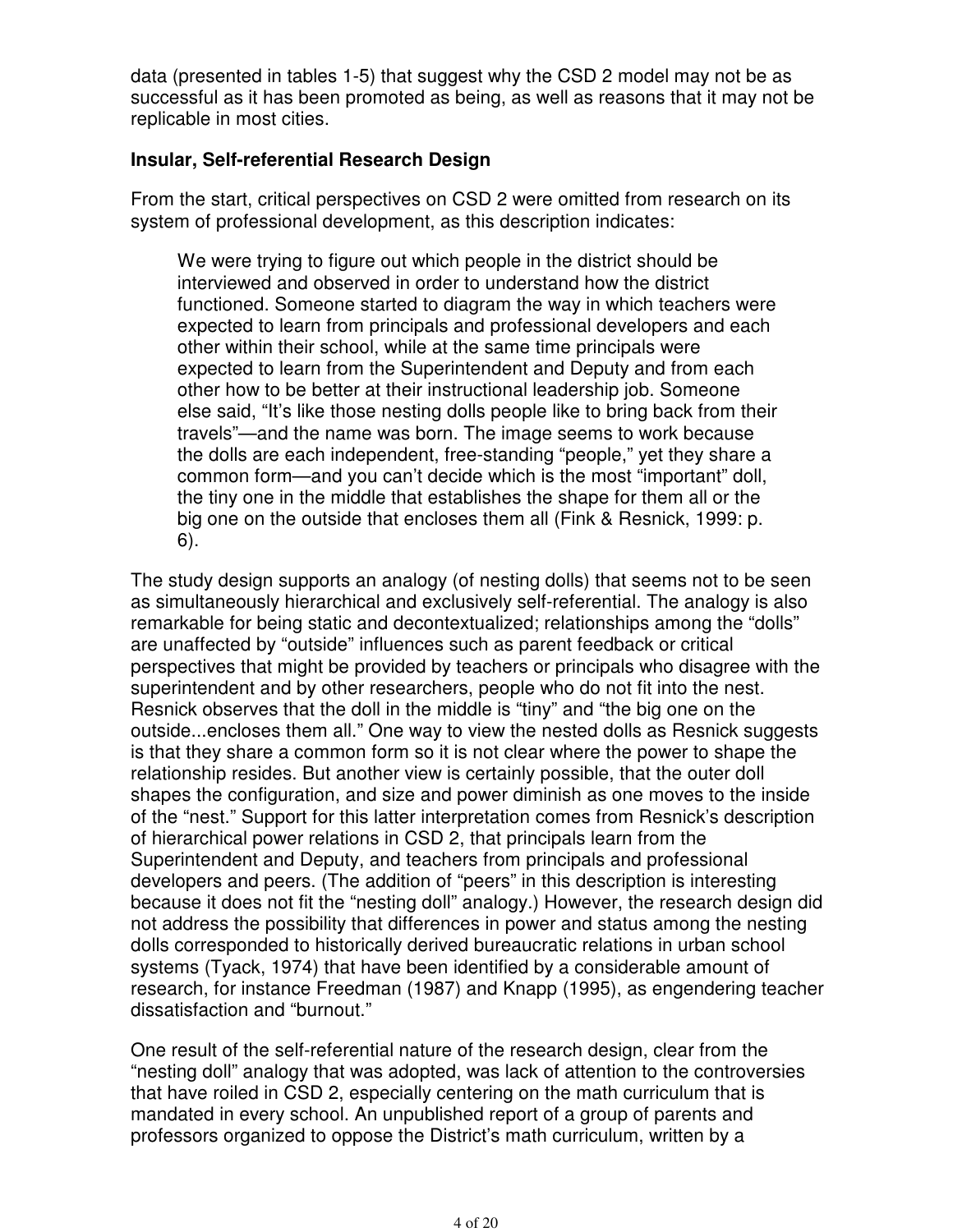mathematics professor at New York University, noted that parent and teacher dissatisfaction with the curriculum and its inflexible implementation were significant. My interviews with teachers confirmed the NYU report's finding that there was widespread fear that teachers would be disciplined if they supplemented the mandated curriculum with other materials to prepare students for city-wide tests. District officials refused to approve any orders for math workbooks to be used as supplements to the official materials. In some schools, teachers resorted to photocopying entire books for their classes, with tacit support of principals who turned a blind eye to the practice. (Note 2)

Despite its reputation as a powerful political force, the United Federation of Teachers had not positioned itself as an advocate for teachers, who expressed fears of being disciplined for not "toeing the line" with regard to CSD 2 curricular and instructional mandates. On the contrary, the UFT's parent organization, the American Federation of Teachers (AFT) promoted CSD 2's policies in the union's national magazine (American Educator, 1999-2000). Two "chapter chairs," (personal communication, May 2000), teachers who are elected to be the union representatives in the building, who hear teachers' problems and begin the grievance process, noted that they viewed the UFT leadership as reluctant to pursue teachers' complaints, formally or informally.

Clear evidence of teacher dissatisfaction with the UFT's stance towards CSD 2 surfaced in the Spring 2000 election for the UFT's district representative. Since creation of the community school districts in New York City as a response to the call for community control, the UFT has had a parallel organizational structure. Each community school district in New York has a union representative, a "district rep" who negotiates issues of local concern with the district administration. The "district rep" is elected by chapter chairs, but elections are almost always pro forma because of the UFT leadership's control of the union apparatus (Weiner, 1998). However, CSD 2 chapter chairs elected a teacher running against the "heir apparent" of the UFT leadership (personal communication, chapter chair in CSD 2, May 2000). The UFT's position was that though CSD 2's administration often had trouble "hearing what teachers had to say," nevertheless CSD 2 officials had to be supported; their model of reform was not only superior to others, it was the only one that could convince the public that city schools could be salvaged (private conversation with UFT President, Randi Weingarten, Oct. 2000). The vote for the CSD 2 "district rep" demonstrated that chapter chairs rejected the UFT leadership's stance toward CSD 2 officials. Their dissatisfaction certainly raises questions about the extent to which the CSD 2's strategy for labor-management relations will be supported by teachers elsewhere. Yet opposition among CSD 2 teachers to district policies and the UFT's support of them is absent in research on CSD 2.

Problems arising from the insularity of the researchers and of the design of the research itself appear in what was perhaps the key study. As Harwell, D'Amico, Stein, and Gatti (2000) note "A shortcoming shared by previous research done on the effectiveness of District #2's professional development system...was that the units of analysis used in these studies were schools. As a result, variation among students' performance and teachers' experiences within schools was ignored"(p.7). Hence their study attempts to correlate achievement on tests with teachers' professional development by examining test scores of individual students taught by teachers who described their professional development experiences in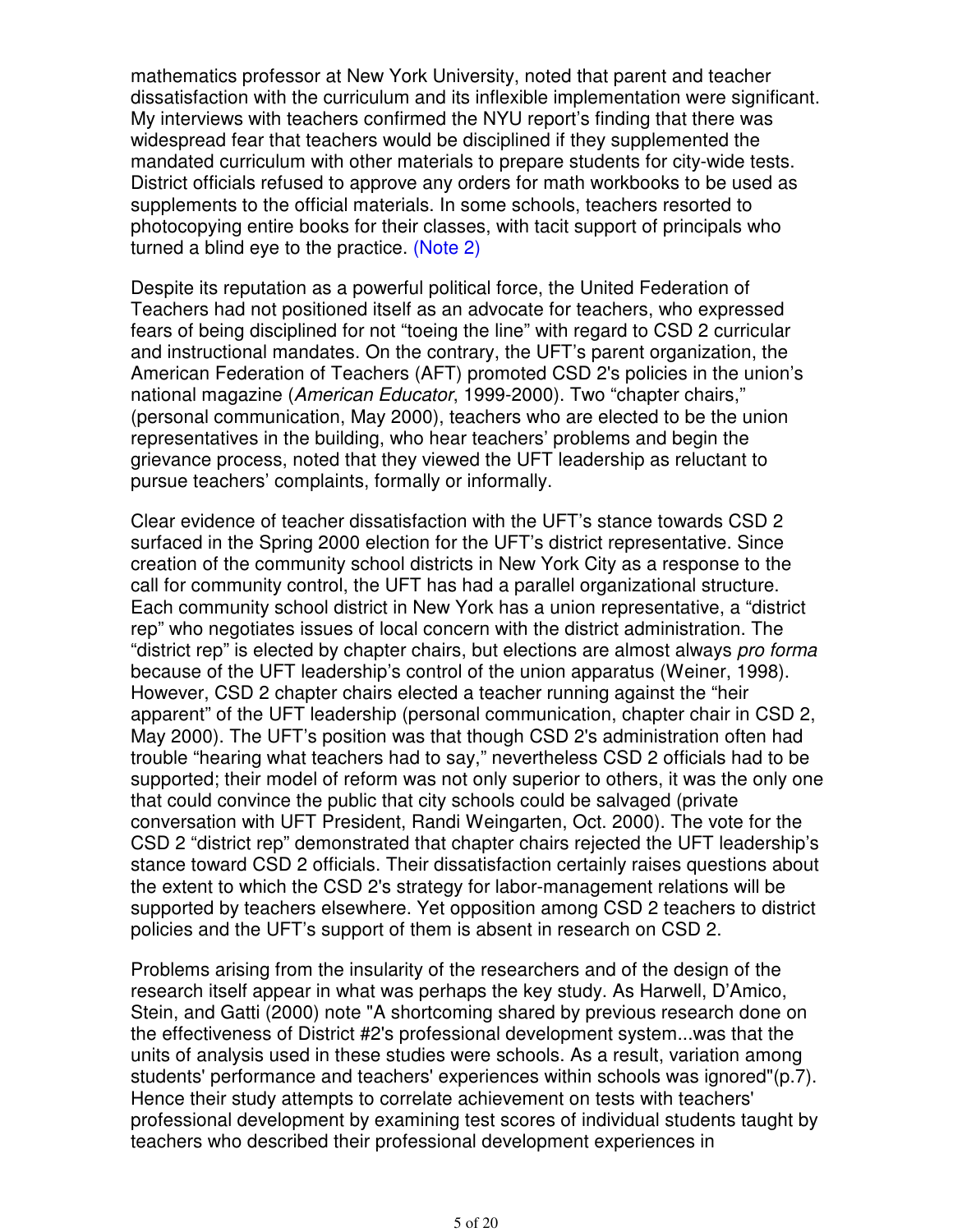questionnaires. However, the questionnaire required teachers to provide their New York City Board of Education ID or "file" numbers (often used in lieu of names to locate personnel in official records) and their schools.

Readers of HPLC's research reports will not know this fact. The consent form included in the appendix (Harwell, D'Amico, Stein & Gatti, 2000) is not a duplicate of the form distributed to teachers, with which I was provided by teachers in two different schools. (Note 3) A cover letter from Deputy Superintendent Bea Johnstone (2000), also omitted from the appendix (Harwell, D'Amico, Stein & Gatti, 2000), an appendix cited in the subsequent study (D'Amico, Harwell, Stein, van den Heuvell, April 2001) refers to this request for teachers' file numbers. The letter states "The survey asks for your name and your teacher folder number, so that the information gained from it can be linked to other data collected in the course of the HPLC study" but that "individual responses will not [emphasis in the original] be seen by other members of the District #2 community." Another startling error in the formulation of the questionnaire, also absent from the appendix, is the consent form's listing of Anthony Alvarado, CSD 2's former Superintendent, as a Principal Investigator, with his institutional affiliation given as CSD 2's office ( "Consent to act as a participant in a research study" University of Pittsburgh IRB# 980136). Alvarado was not Superintendent when the questionnaire was distributed. Rather, Elaine Fink, a CSD 2 deputy superintendent with whom he continued to collaborate professionally, had replaced him (New York City Board of Education, 2000). It seems apparent that Johnstone's letter to CSD 2 teachers was designed to address teacher apprehensions about the confidentiality of the questionnaire. (Note 4) CSD 2 chapter chairs communicated informally about what they should tell teachers who feared that completed questionnaires would not be confidential (personal communication with two chapter leaders). The poor return rate and the subsequent offer of \$500 to any school with a high return rate seem strong evidence that the two chapter chairs who told me that they had informally advised teachers to avoid filling out the questionnaire were not alone.

# **CSD 2: Not a Typical Urban District**

Another key fact about CSD 2 that is not fully addressed in reports by researchers who promote it as a model is the district's access to human and material resources that urban districts typically lack. The "variability" and variation among schools and neighborhoods--the term used to describe CSD 2's demographics (Elmore & Burney, 1999a; Fink & Resnick, 1999)--fails to convey the numerous advantages afforded CSD 2 by the sizable numbers of economically comfortable families who send their children to public school. One study acknowledges that District #2 is "a fairly wealthy urban district... the fourth wealthiest community school district in New York City...and in the upper quartile for urban districts nationally" (Harwell, D'Amico, Stein & Gatti, 2000, p. 9). Surprisingly the implications of this important characteristic are not explored. Reports mention that CSD 2 encompasses a broad swath of Manhattan's wealthiest real estate and most of its prosperous neighborhoods. However, what the reports do not explore is the extent to which the district's concentration of wealthy neighborhoods may spare its central office and many of its schools the psychological and fiscal demands present in most urban school systems, demands that might be summarized as "Keeping students in, gangs out, scores up, alienation down, and the copy machine in working order: Pressures that make urban schools in poverty different" (Metz, 1997).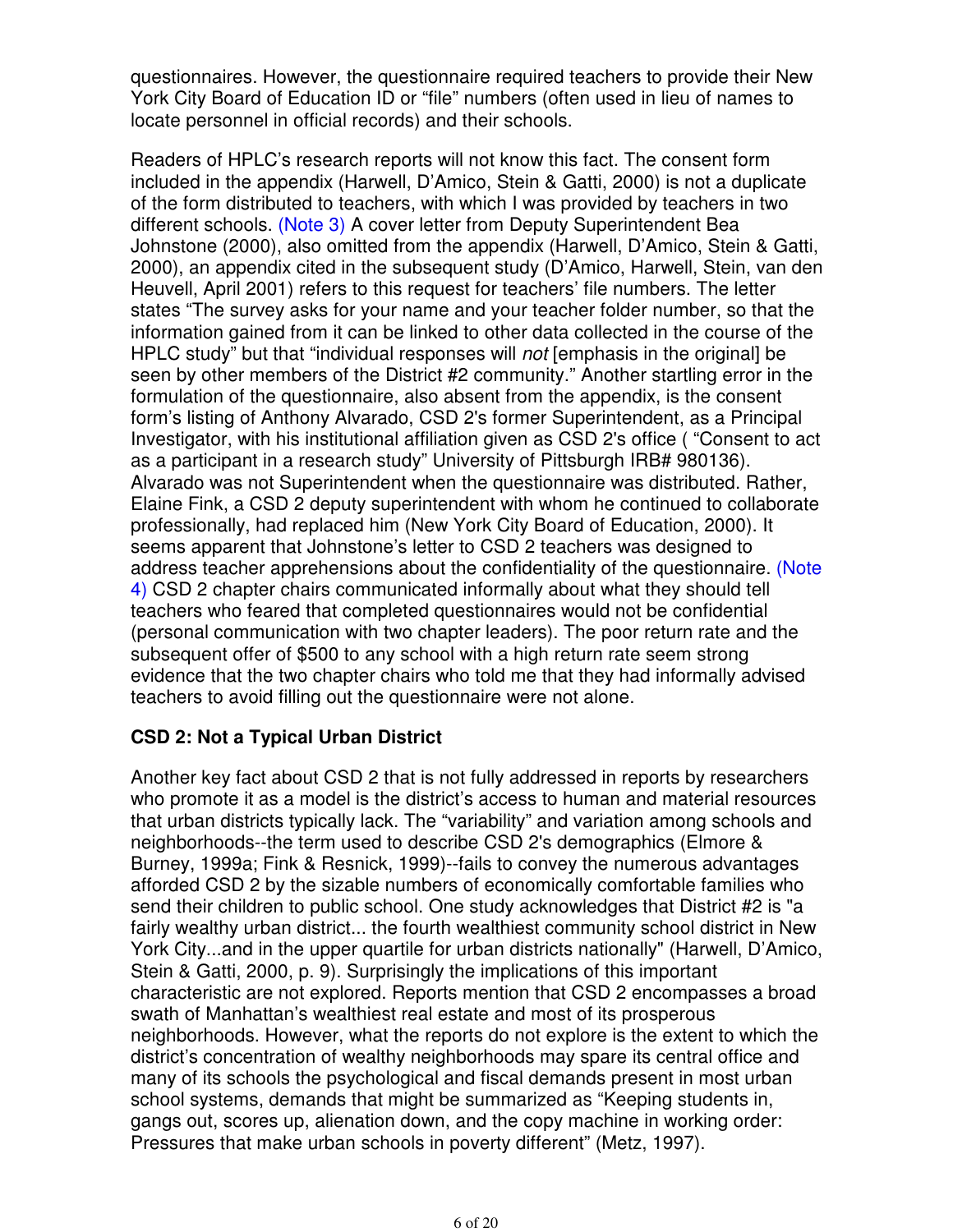Research does not explain that CSD 2's showcase, the elementary school touted as having the highest test scores in New York City, is PS 234, in the heart of Tribeca. A ZIP-code by ZIP-code analysis of the New York real estate market found that Tribeca "was the highest priced residential neighborhood in Manhattan last year" (Hevesi, 2002). A report on median sale prices for apartments in Manhattan (Hevesi, 2002) shows how affluent almost all of CSD 2's neighborhoods actually are. Chelsea registered the third highest average price (\$1,024,850) for apartments in Manhattan, due to loft conversions that have turned warehouses into art galleries. CSD 2 now contains only one large area inhabited primarily by families living in poverty, Chinatown, populated in great part by newly arrived immigrants. Poverty in the rest of CSD 2 occurs primarily where there are housing projects amid gentrification.

As Tables 1, 2, and 3 show, CSD 2 differs demographically from other New York City districts, especially those with low levels of student achievement. The largest minority population in CSD 2 schools is Asian, and the Asian and white population combined constitute 65% of the students served. In New York City schools, the combined Asian & white figure is 27% (New York City Board of Education, 2000). Data on the school report cards for each school in CSD 2 show that schools in Chinatown serve the highest proportions of students in CSD 2 who are English-language learners, the designation for students who have been in the US for three years or less. (Note 5) In many other districts in New York City, the immigrant population is primarily Spanish-speaking.

New York City designates elementary schools with a "need factor" from 1 to 12, based on the percentage of students categorized as English Language Learners, students identified as eligible for special education, and students eligible for free or reduced lunch. The higher the number, the greater the need of schools for services. As shown in Table 4, more than a third of CSD 2 schools have a "need factor" of only one, two, or three. The "need factor" in these schools indicates that they have a student composition that more closely approximates what teachers would find in the suburban school systems close to the city, where there is no teacher shortage (Institute for Education & Social Policy, 2001). Another important fact that research on CSD 2's professional development fails to address, suggested by scholarship about how teachers' social class influences their work (Metz 1990), is that many teachers attracted to and recently hired by CSD 2 may want to work with administrators, other teachers, and perhaps students, who share their social class origins, aspirations, and world-view. One veteran African-American teacher in a CSD 2 school suggested this possibility to me, noting that minority graduates of "City" (City College, of City University of New York) feel that it is highly unlikely they will be hired by CSD 2 officials. Another factor is that minority graduates of "City" don't want to teach in CSD 2 because they are committed to working in places they see as high need. (Note 6)

# **Student Achievement in CSD 2**

What are the implications of these demographic characteristics of CSD 2? In this section, I examine the extent of racial and economic segregation in CSD 2 schools and compare this to achievement on standardized math tests. I compare data on CSD 2 to equivalent data for the only other school district in all of New York City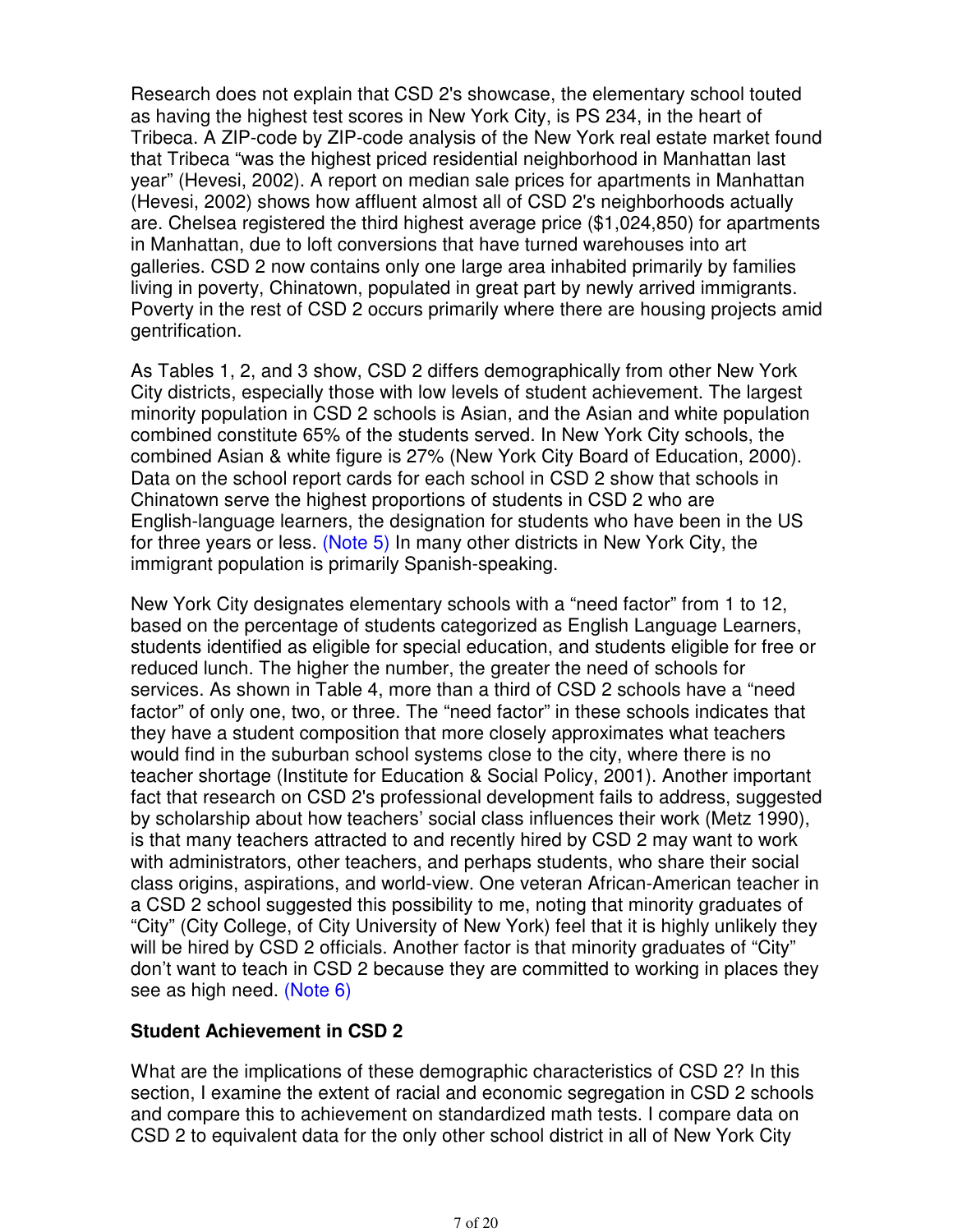and New York State to be roughly equivalent in its demographics, District 25 in Queens.

Data on test scores and family income in each school in New York City's public schools, published in The New York Times (Goodnough, 2000), reveal the extent to which CSD 2's demographics are *un*representative of other districts in New York City and of urban school districts in New York State as well. Compare, for instance, test results published in October 2000 for CSD 2 in Manhattan and District 8 in the Bronx. Both were reported as enrolling approximately the same number of students, CSD 2 with 2,204, District 8 with 2,374. Yet CSD 2 had 12 elementary schools out of 26 with fewer than 50% of its students qualifying for free lunch, whereas District 8 had one out of 20 (Goodnough, 2000). To pursue the issue of District' 2s representativeness, which I propose as a key consideration in evaluating whether it can indeed be a model for urban school districts elsewhere, I examined demographic data for each county on the New York State Department of Education website ( Table 1).(http: //www.emsc.nysed.gov).

### **Table 1**

| <b>District</b>        | CSD 25, Queens | CSD 2, Manhattan | <b>Yonkers</b> |
|------------------------|----------------|------------------|----------------|
| Total                  | 24,127         | 22,212           | 23,968         |
| White                  | 28.2%          | 31.2%            | 23.3%          |
| <b>Black</b>           | 9.1%           | 13.8%            | 30.4%          |
| Hispanic               | 24.4%          | 21.1%            | 41.5%          |
| Other                  | 38.4%          | 33.8%            | 4.8%           |
| Free/Reduced lunch     | 48.5%          | 51.3%            | 74.7%          |
| <b>Limited English</b> | 19.1%          | 16.9%            | 16.4%          |

### **Comparison of Student Demographics in urban school districts in New York State, Fall 1997\***

\*Data from the NY State Education Department school district profiles, downloaded on Jan. 31,2002: http://www.emsc.nysed.gov/irts/ch655\_99/D662300.html.

As Table 1 shows, the only district in New York State outside of those in New York City that enrolls about the same number of students as CSD 2 is Yonkers. In this comparison two factors that distinguish CSD 2 are its relatively (for an urban district) low percentage of students who qualify for free/reduced lunch and its racial and ethnic mix of students. Examining demographics for each of the community school districts in New York City, I found only one, CSD 25 in Queens, that closely resembles CSD 2 in the number of students served (between 20-24,000), the proportion of students reported as eligible to receive free/reduced lunch (between 50-60%), and the student body's ethnic/racial composition (around 10% Black, 30% Hispanic, 30% White, 35% Asian). Note also how the demographics of CSD 2 differ from the characteristics of the New York City school system as a whole: nearly 75%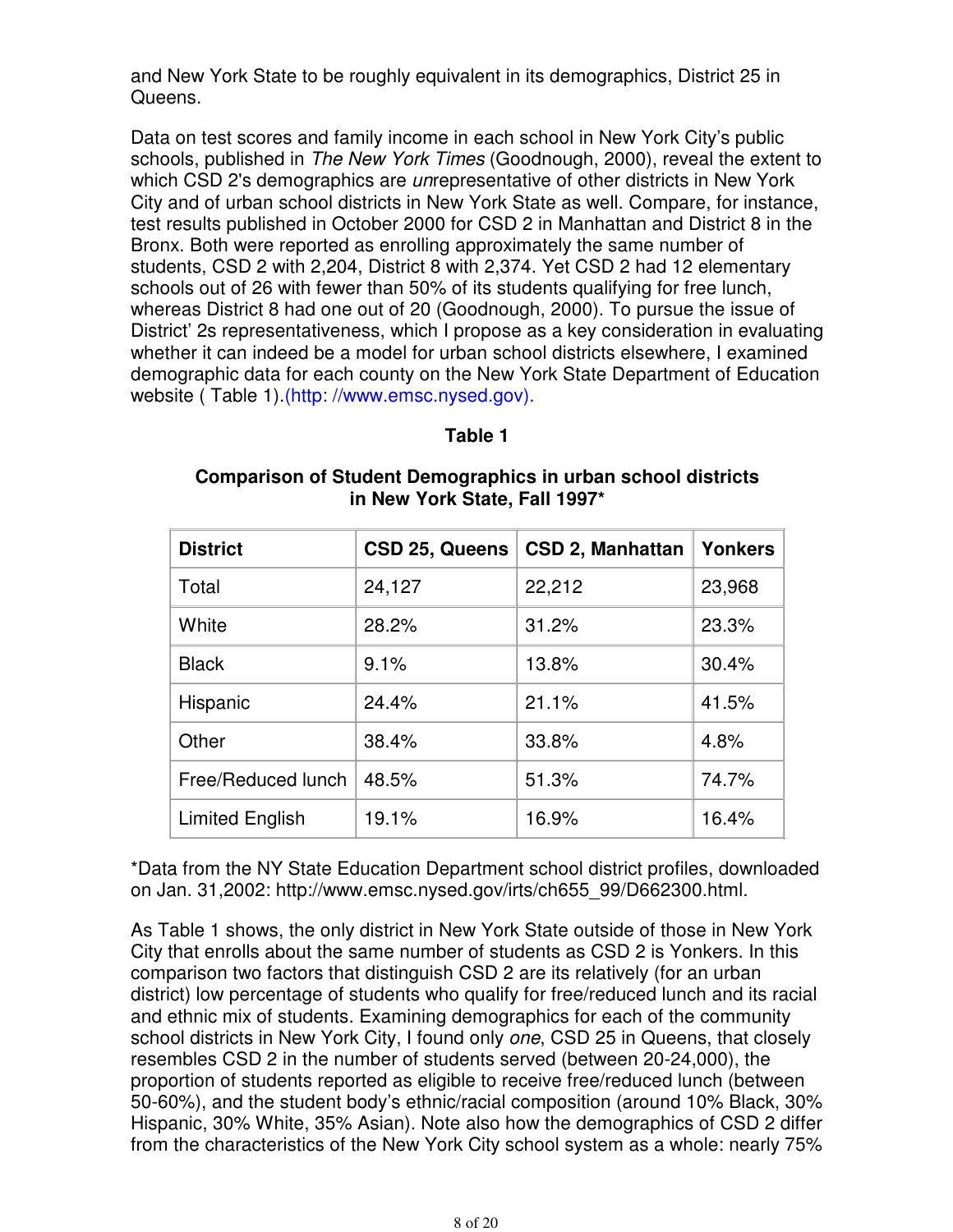of the children the city school system serves are eligible for free/reduced lunch; more than a third are Black; close to 40% are Hispanic; Asian students (identified as "other" on the school report cards) represent only a little over 10%.

I wish to caution that a complete analysis of the implications of the demographic differences would require close examination of data disaggregated by race and ethnicity that were not publicly available from New York State and New York City until 2002 (email communication, New York State Dept. of Education Data Analyst). The discussion that follows is, therefore, suggestive of the questions that the demographic differences ought to raise. I do not present my discussion as being other than suggestive. Asian students in CSD 2, the largest minority proportionally, would be categorized in John Ogbu's typology (Ogbu, Sept. 1995; Ogbu, Dec. 1995) as "voluntary" (as opposed to "involuntary") minorities.

Ogbu posits that minorities, who emigrate voluntarily, are more likely to experience racism in school and society as barriers to overcome. In contrast, because of their history of oppression by the dominant culture, involuntary minorities are more likely to see racism as a permanent impediment to achievement. Unlike most other districts in New York City and urban districts in New York State, CSD 2's single largest minority population consists of voluntary minorities (Table 2). Both Ogbu's typology and the categories used to report demographics in New York schools (Black, White, Hispanic, Other- Asian and Pacific Islander) obscure very important differences among these populations. As Cooper and Denner (1998) noted, a limitation in the analytical framework Ogbu employs is its lack of emphasis on variation and change within communities, especially upwardly mobile ethnic minority families and children. Gibson (1997) argued that Ogbu's typology fails to account for intragroup variability and is too "dichotomous, too deterministic, and in danger of contributing to stereotypical images..."(p. 322). She faults the theory for not taking into account generational and gender differences, as well as lacking explanatory power to account for the experience of groups such as Mexican Americans, who share elements of both categories. Moreover, she contends, the theory fails to take into account school effects and human agency. While acknowledging the limitations in Ogbu's typology, I suggest that his theory helps illuminate why school and instructional practices that are successful with one group of students may not be equally effective with another, and thus his typology is germane to discussions of CSD 2's achievements.

|                         | <b>NYC</b>           | <b>CSD 25,</b><br><b>Queens</b> | CSD <sub>2</sub> ,<br><b>Manhattan</b> |
|-------------------------|----------------------|---------------------------------|----------------------------------------|
| <b>Total enrollment</b> | NA on<br>report card | 24,499                          | 21,559                                 |
| White                   | 15.3%                | 26.3%                           | 31.9%                                  |
| <b>Black</b>            | 34.2%                | 8.4%                            | 13.8%                                  |

# **Table 2**

**Comparison of Demographics of CSD 2 and CSD 25**

9 of 20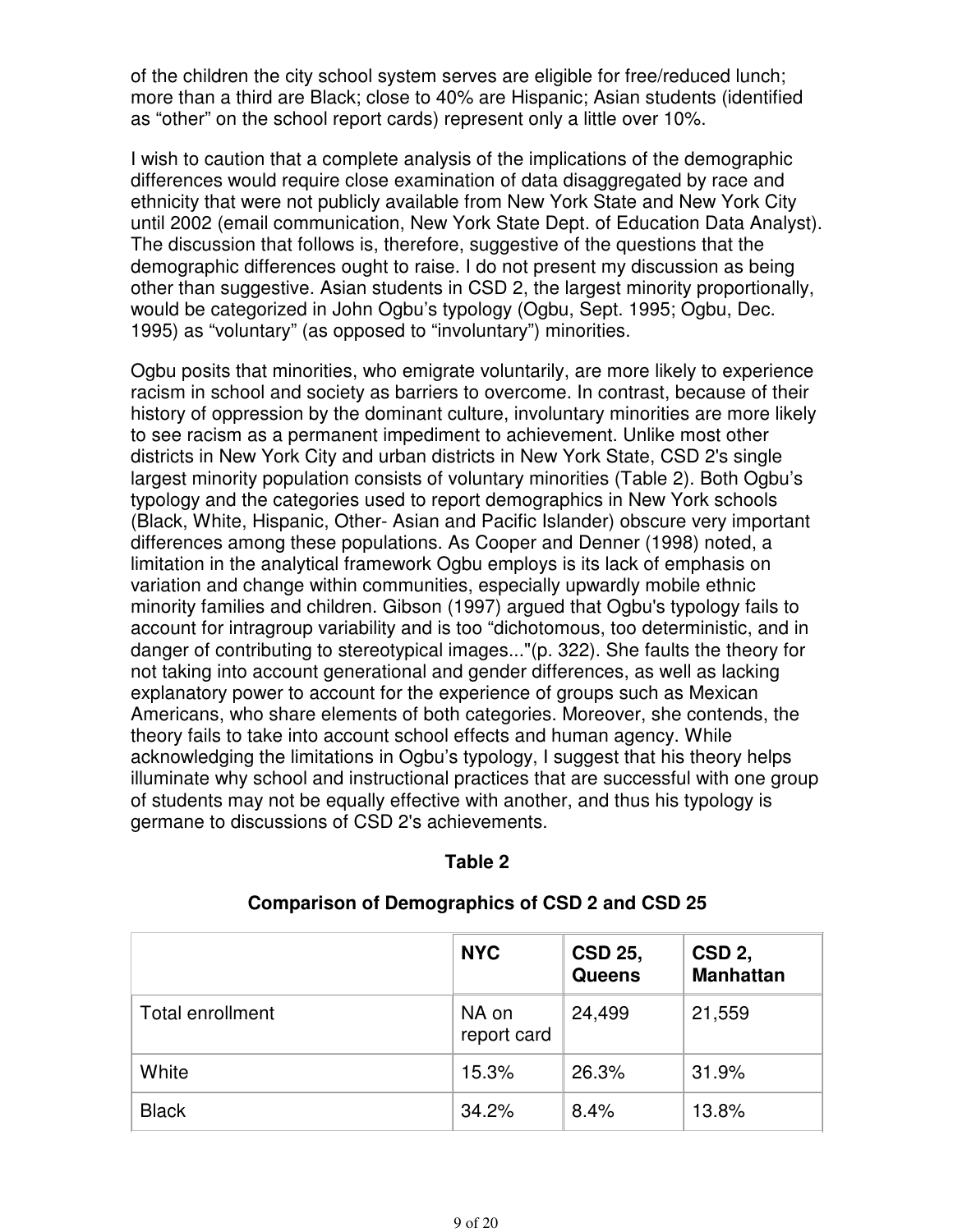| Hispanic                                                              | 38.9%                | 25.3%            | 20.1%         |
|-----------------------------------------------------------------------|----------------------|------------------|---------------|
| Other -Asian, Pacific Islanders.<br>Alaskan Natives, Native Americans | 11.5%                | 40.1%            | 34.2%         |
| Free/Reduced lunch                                                    | 74.1                 | 50.4%            | 59.9          |
| Recent immigrants                                                     | 7.3%                 | 12.3%            | 9.2%          |
| <b>Limited English</b>                                                | NA on<br>report card | 4557<br>students | 2940 students |

Another, thornier problem with applying Ogbu's analysis is that New York City Board of Education's demographic data do not parallel Ogbu's categories. For example, the category "English Language Learners" describes recent immigrants both from Puerto Rico and Peru; "Hispanic" students are those with Spanish surnames; students from British Guayana, who are "voluntary" minorities might be labeled "Black," placing them with African Americans, "involuntary" minorities. Although I group students categorized as "Hispanic" in with those categorized as "Black" in the analysis, I caution that some of these students may share the cultural framework of reference of "voluntary" and not "involuntary minorities."

I divided CSD 2's 25 elementary schools into two categories: those serving a population more than 50% combined Black and Hispanic students with a "need" factor of 7 or greater, and those with fewer than 50% Black and Hispanic students and a "need" factor less than 7. In CSD 2 there are 11 schools with a "need" factor over 7. Five of these 11 schools are high-poverty schools in Chinatown. Table 3 shows the breakdown of schools in both districts, according to these criteria. I have eliminated the schools in Chinatown from this comparison to look at achievement of majority Black and Hispanic schools in both districts.

Elmore and Burney (1999b) note that 18 schools in CSD 2 have populations more than two-thirds African-American, Hispanic, and Asian, while four have populations that are more than two-thirds white . As noted earlier, the implications of this finding of "variability" are not explored further, in particular the extent to which achievement in CSD 2 schools correlates with their racial and social stratification. As is evident from Table 3, only one elementary school, PS 11, has a student population that mirrors the district's demographics. In CSD 2, 5 of the 11 schools with a "need" factor 7 and above are in Chinatown and have a population that is more than 70% Asian. For instance PS 42, with a "need" factor of 10 (94.2% of its students receive free/reduced lunch and 18.9% are ELL) enrolls 88% Asian students. What is not evident in statistical analyses is that PS 11 also has a very large "gifted and talented" program in which almost all of its White students are enrolled (personal communication, CSD 2 administrator). Hence, the one elementary school that is demographically representative of the district's enrollment houses two different schools, one serving White students in its "gifted and talented" students, the other Black and Hispanic students. The school's scores are reported in the aggregate.

# **Table 3**

# **Elementary Schools Serving a Population More Than 50% Combined Black**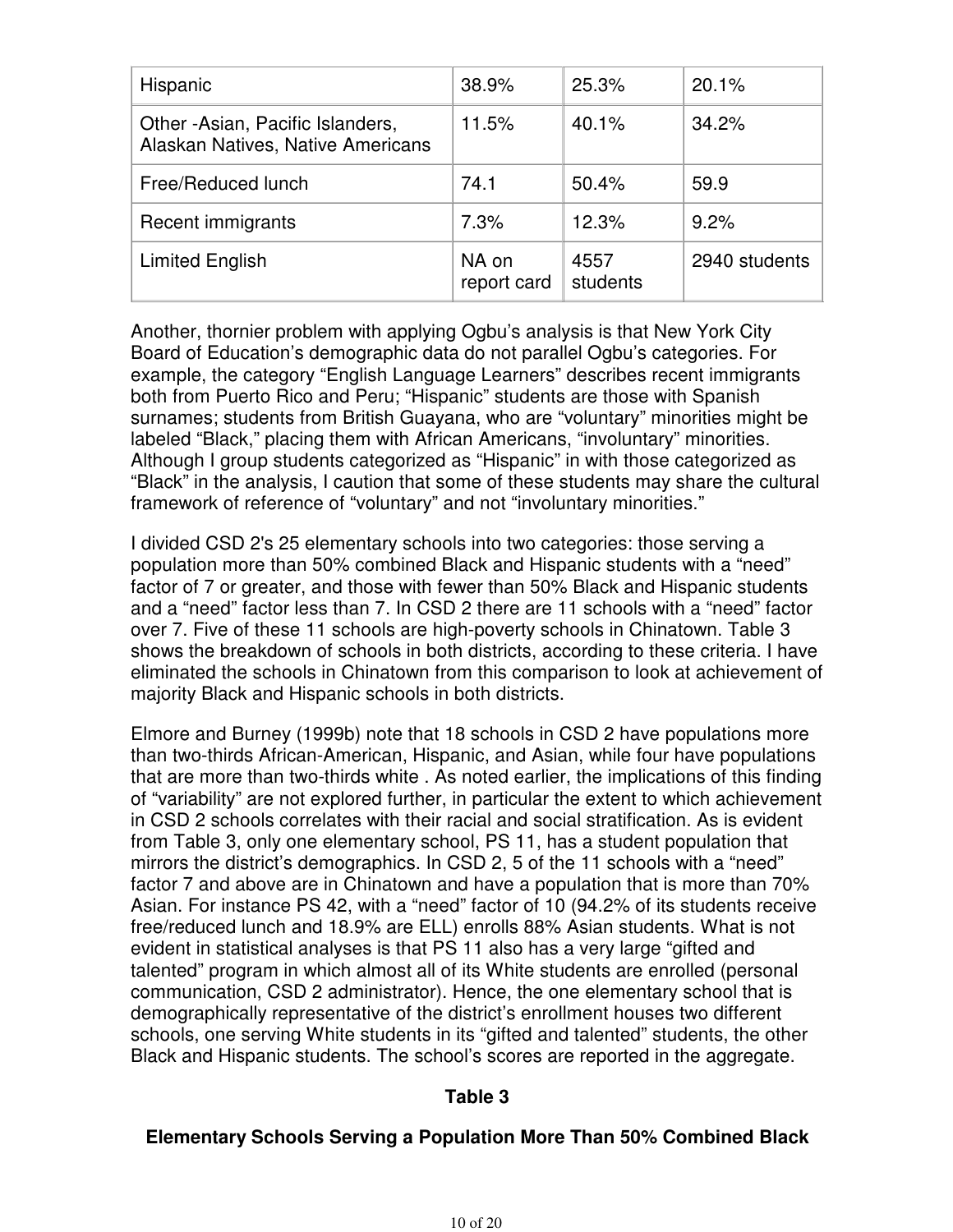| School         | "Need"         | % Hispanic | ∣% Black |
|----------------|----------------|------------|----------|
| CSD 25: PS 201 | 10             | 29%        | 40%      |
| School         | "Need"         | % Hispanic | % Black  |
| CSD 2: PS 11   | 7              | 31%        | 26%      |
| CSD 2: PS 33   | 10             | 52         | 27       |
| CSD 2: PS 51   | 10             | 61         | 18       |
| CSD 2: PS 111  | 9              | 66         | 16       |
| CSD 2: PS 126  | $\overline{7}$ | 43         | 30       |
| CSD 2: PS 151  | 10             | 43         | 30       |
| CSD 2: PS 198  | 8              | 52         | 26       |

**and Hispanic Students with a "Need" Factor of 7 or Greater**

Note: Data from NYCBOE website, http://www.nycenet.edu/daa/Mrr/districts.

What is consistently referred to as "variability" or "variation" in school demographics in CSD 2 is actually a euphemism for a familiar phenomenon in US schools: racial segregation (Orfield & Eaton, 2003). The high degree of racial and social stratification is especially noteworthy in light of comparison to CSD 25. With approximately the same demographics as CSD 2, CSD 25 has only one school that is as racially segregated as eleven schools in CSD 2.

"Student Need" is a ranking of elementary schools into one of 12 categories based on the percent of students eligible for free lunch, percent of tested students who are in full-time and part-time special education programs, and the percent of tested students who are English Language Learners (ELL). The higher the numbers of students in these categories, the higher the school's "need" factor. To understand the significance of "need," two schools (in CSD 25 ) designated as having "need" factors of "3" and "10" are compared in Table 4. Most schools in CSD 25 have a "need" factor within the range of 3-7 (17 of 23 schools fall within this range; 6 schools are outliers). CSD 2 has only 9 of 24 that fall within this range. Seventeen of its schools fall outside this range. The comparison indicates that CSD 2's schools are far more stratified than those in CSD 25, a district with a student enrollment that is equivalent in terms of the demographic categories used by the state.

# **Table 4**

# **Examples from CSD 25 of "Student Need" Categories 3 and 10 for Two Elementary Schools**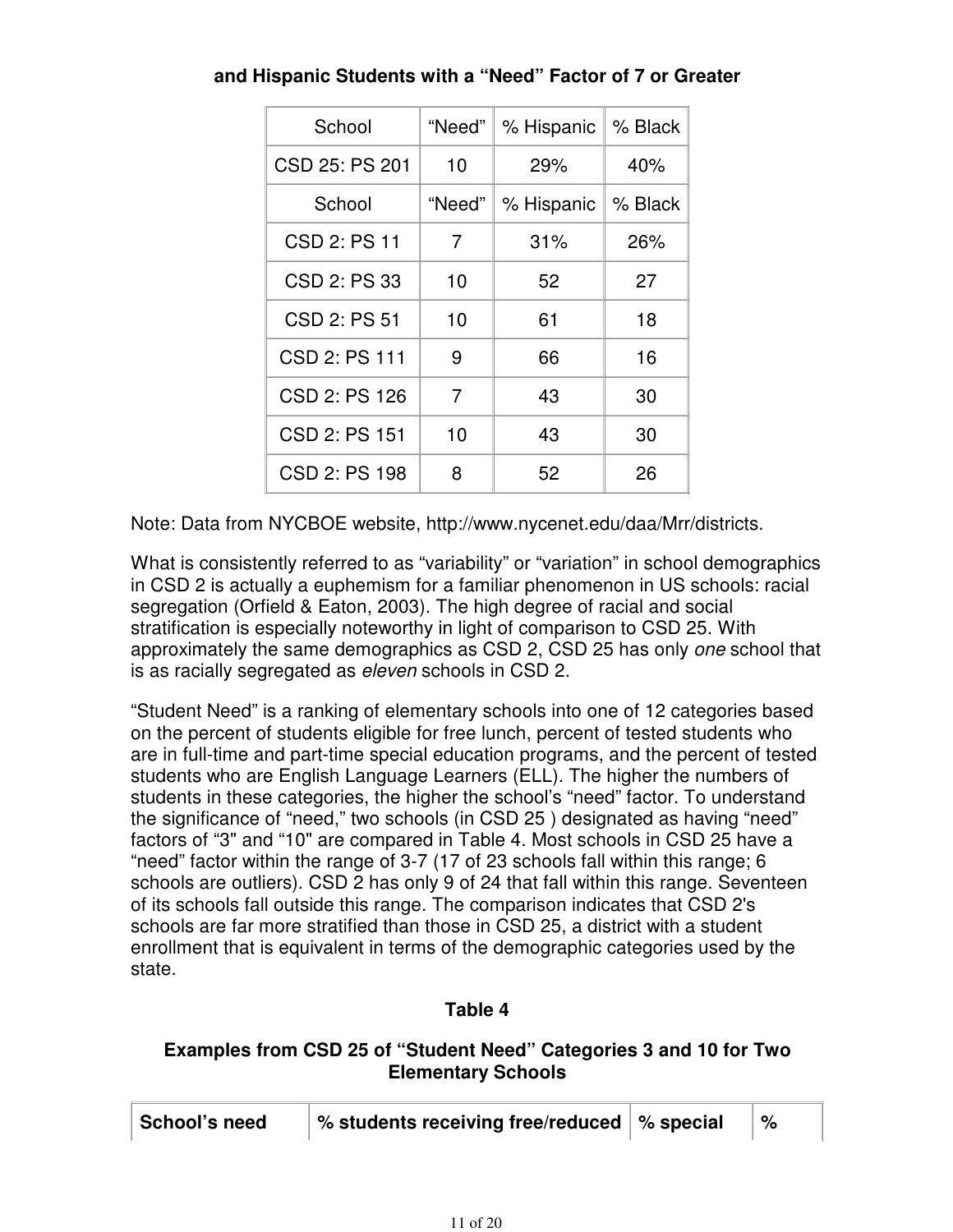| factor                            | lunch | ed.   | ELL |
|-----------------------------------|-------|-------|-----|
| CSD 25 School A<br>"Need" of "3"  | 40%   | $4\%$ | 8%  |
| CSD 25 School B<br>"Need" of "10" | 73%   | 36%   | 5%  |

Comparing achievement between schools in both districts, I used scores on the New York State fourth grade math test in 2000, reported in the New York Times (Goodnough, 2000). I compared scores of only those schools serving a majority of Black and Hispanic students. In the New York State tests, scores of level 1 and 2 indicate that the student is "not meeting standards." The results of this comparison are shown in Table 5.

# **Table 5**

# **Scores on the NYS Fourth-Grade Math Test Only in 2000 (Elementary schools serving a population more than 50% combined Black and Hispanic students with a "need" factor of 7 or greater)**

| <b>School</b>            | perf<br>level<br>1 | perf<br>level<br>$\overline{2}$ | perf<br>levels 3 &<br>4 | "Need"<br>factor | $\%$<br><b>Hispanic</b> | $\frac{1}{\sqrt{2}}$<br><b>Black</b> |
|--------------------------|--------------------|---------------------------------|-------------------------|------------------|-------------------------|--------------------------------------|
| <b>CSD 25: PS</b><br>201 | 17%                | 41%                             | 43%                     | 10               | 29                      | 40                                   |
| <b>School</b>            | perf<br>level<br>1 | perf<br>level<br>$\overline{2}$ | perf<br>levels 3 &<br>4 | "Need"<br>factor | $\%$<br><b>Hispanic</b> | $\%$<br><b>Black</b>                 |
| CSD 2: PS<br>11          | 16%                | 16%                             | 68%                     | $\overline{7}$   | 31                      | 26                                   |
| CSD 2: PS<br>33          | 26%                | 41%                             | 33%                     | 10               | 52                      | 27                                   |
| CSD 2: PS<br>51          | 19%                | 59%                             | 27%                     | 10               | 61                      | 18                                   |
| CSD 2: PS<br>111         | 26%                | 47%                             | 27%                     | 9                | 66                      | 16                                   |
| CSD 2: PS<br>126         | 9%                 | 45%                             | 45%                     | $\overline{7}$   | 39                      | 20                                   |
| CSD 2: PS<br>151         | 15%                | 58%                             | 28%                     | 10               | 43                      | 30                                   |
| CSD 2: PS<br>198         | 4%                 | 20%                             | 76%                     | 8                | 52                      | 26                                   |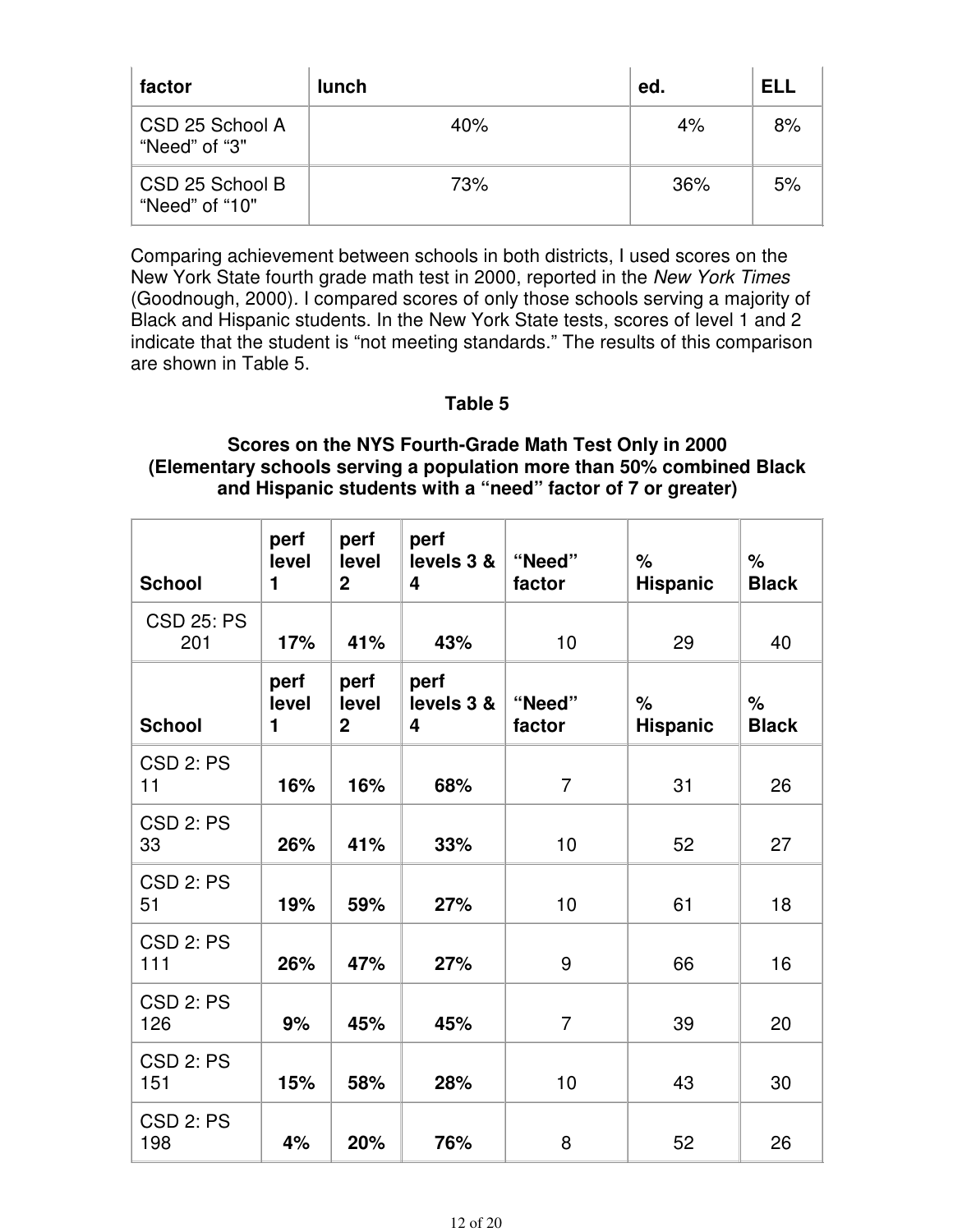Source: Reported in the NY Times, 15 Oct. 2000, (City section, pp. 14-16)

In Table 6, I continue the comparison of school-wide test scores, using data from the school report cards published on the New York City Board of Education website and including the number of students tested. These test scores, unlike the others I have analyzed, are for math scores in grades 3-8. Two of the schools in CSD 2 are K-8 schools, PS/IS 33 and PS/IS 111. With the exception of PS 11, which has a large "gifted and talented program" of mainly white students, only one school in CSD 2 has a significantly higher proportion of students "meeting standards" in math than in the school with similar demographics in CSD 25. Indeed, several CSD 2 schools do not perform as well as PS 201 in CSD 25.

# **Table 6**

### **Percentages of Students "Meeting the Standard" (i.e., Perf. Levels 3 and 4) on City-wide Math Tests in Grades 3,5,6,7 and State Math Tests in Grades 4 and 8 (including students taking the test in translation)**

| <b>School</b>                                    | <b>Meeting</b><br>standard      | "Need"<br>factor | % Hispanic $\vert$ | % Black |
|--------------------------------------------------|---------------------------------|------------------|--------------------|---------|
| CSD 25: PS 201                                   | 31.5%<br>$(235 \text{ tested})$ | 10               | 29%                | 40%     |
| <b>School</b>                                    | <b>Meeting</b><br>standard      | "Need"<br>factor | % Hispanic         | % Black |
| CSD 2: PS 11<br>$(34\%$ white; $8\%$ Other)      | 50.6%<br>$(233 \text{ tested})$ | $\overline{7}$   | 31%                | 26%     |
| CSD 2: PS/IS 33<br>(White $4\%$ ; Asian $37\%$ ) | 17.3%<br>$(191$ tested)         | 10               | 52                 | 27      |
| CSD 2: PS 51                                     | 22.5%<br>$(145 \text{ tested})$ | 10               | 61                 | 18      |
| CSD 2: PS/IS 111                                 | 22.5%<br>$(516 \text{ tested})$ | 9                | 66                 | 16      |
| CSD 2: PS 126                                    | 32.6%<br>$(285 \text{ tested})$ | $\overline{7}$   | 43                 | 30      |
| CSD 2: PS 151                                    | 25%<br>$(115 \text{ tested})$   | 10               | 43                 | 30      |
| CSD 2: PS 198                                    | 53.4%<br>$(131 \text{ tested})$ | 8                | 52                 | 26      |

Several questions are posed by this comparison with CSD 25, one of the most critical being what data disaggregated by race and ethnicity reveal about achievement. With the exception of the studies based on the questionnaire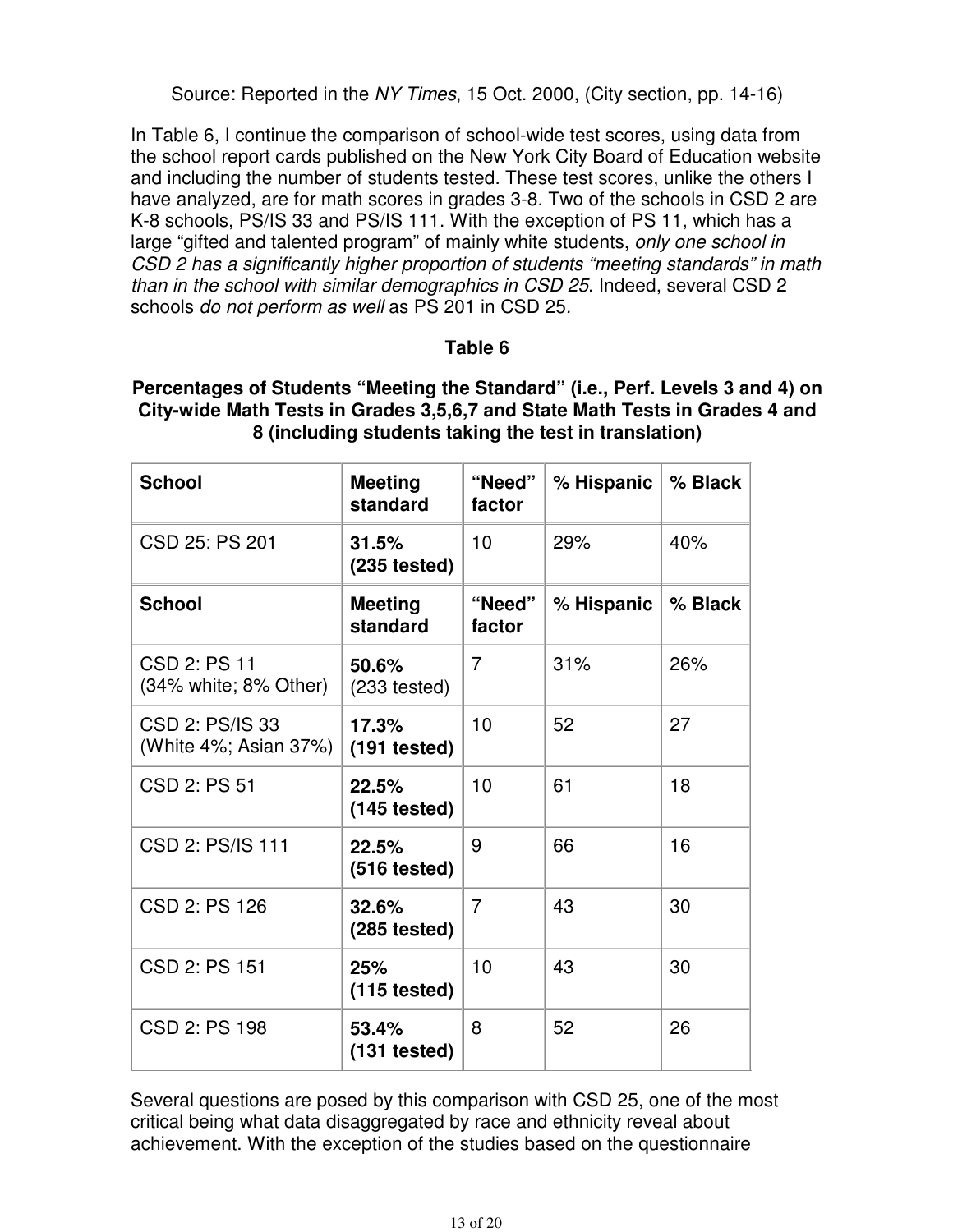requiring teachers to self-identify with file numbers (Harwell, D'Amico, Stein & Gatti, 2000), reports by researchers promoting CSD 2 as exemplary do not address this question. (Note 7) But in the one study that does attempt to use data disaggregated by race and ethnicity, the investigators state their primary research question as this: "Are teachers with strong professional development participation patterns more likely to have closed achievement gaps?"(Harwell, D'Amico, Stein & Gatti, 2000, p. 19). The answer: "In summary, engagement in professional development, as measured by this questionnaire and reported by the 62 respondents, does not appear to have significant influence on student achievement in either literacy or mathematics" (Harwell, D'Amico, Stein & Gatti, 2000, p. 22).

# **Conclusions**

In spite of statements by researchers looking for evidence that CSD 2's policies have indeed boosted achievement, there are no data to support such claims (Harwell, D'Amico, Stein & Gatti, 2000). Indeed, no data support even the more modest claim of the "generally positive picture" of systemic reform in CSD 2 (Elmore & Burney, 1999a, p. 3). How then could researchers promote CSD 2's instructional development practices as unusually successful or its investment in staff development tied to national standards as a model to be emulated?

Research on CSD 2 exemplifies the problems that arise when researchers fail to maintain the independence and critique that Bourdieu (1998) demanded of intellectuals. The inter-dependence of district leaders and researchers, combined with the exclusion of dissenting perspectives, obscured key questions about CSD 2 practices that need to be explored before they can or should be replicated. From the formulation of research design, to data collection, to presentation of findings, research on CSD 2 appears to have shown a marked disregard for alternative perspectives and local knowledge. As a result, insights that might have contributed to district officials' and researchers' learning have been ignored . Researchers have published reports that have reinforced the belief among CSD 2 officials that their work is a model for the entire New York City system because it is "leading New York City in implementing Standards" (Harwayne, 1999). But comparison of existing data for CSD 25, knowledge of the social-contextual factors such as CSD 2's access to human and material resources other districts in the city lack, and the inattention to disaggregation of individual achievement according to race and ethnicity, indicate that the representation of CSD 2's practices as exemplary by researchers is unsubstantiated. The "labor-management" strategy that resulted from close relationships and consensus between high level union officials and district administrators caused significant turmoil that was not reported in the research. The consensus may not be replicable elsewhere, indeed, was probably disrupted in CSD 2 with the election of a new "district rep." The rise in achievement levels since 1989 may be due to changes in the district's demographics and not to a focus on instruction or professional development linked to national standards. Research that has attempted to link achievement to professional development has failed to find evidence of correlation, let alone establish causation.

It may be that CSD 25 is, in fact, just as promising a model of school improvement as CSD 2's. Its elementary schools are far less segregated and stratified by income than are CSD 2's. Its test scores are equivalent to those in CSD 2. It is interesting to note that the statement of its Superintendent in the 1999-2000 suggests a stance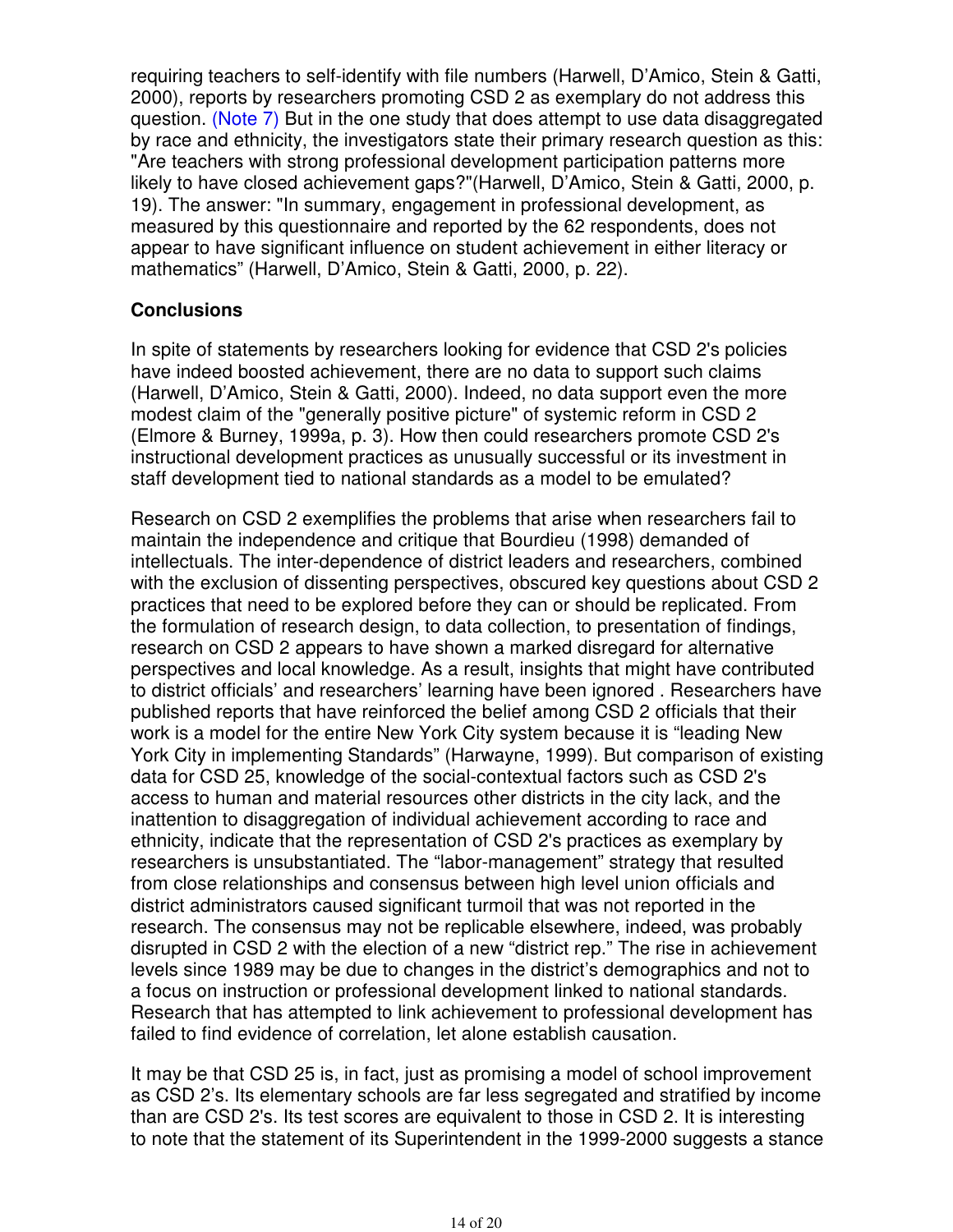towards students, parents, and community sharply different from that promulgated by CSD 2:

... We teach "children not merely subjects." To support this goal, the District and the Community School Board work closely to provide an integrated, holistic, comprehensive educational program which motivates and engages all students, and provides the optimum opportunity for every child to achieve state and city academic standards... . Staff are supported by professional development activities designed to help them hone their instructional skills. Parents and community members are actively involved in all schools and are recognized as valuable resources.

It may be that CSD 2 has pioneered practices that should be replicated, as the researchers who have promoted it have concluded. However, the opposite conclusion is equally plausible. It was the task of research to explore both possibilities, but the role of cheerleader seems to have over-ridden the demands of scholarship.

# **Notes**

1. As of 2003, the NYC Board of Education has been renamed the "Department of Education" and control over the city schools given to Mayor Bloomberg. He and his appointed Chancellor have submitted a proposal to the state legislature to merge the 32 community school districts into 10. CSD 2's present superintendent has been selected to head one of the 10 new districts.

2. Information about the group publishing the report on the math curriculum is available from Elizabeth Carson, ecarson@nyc.rr.com.

3. I informed Richard Elmore and Lauren Resnick about the concerns raised to me by CSD 2 teachers about the use of file numbers and Alvarado's presence as a PI. Lauren Resnick responded (letter, 17 July 2000), and Stein and Resnick met with me in April 2001. According to notes I took after our meeting, the objections I raised to the conduct of research, namely that it deepened a climate of fear, were dismissed. Resnick acknowledged the possibility of "bad design." Stein noted that their findings actually contradicted claims being made about CSD 2's success. However both Stein and Resnick rejected my proposal to clarify publicly that HPLC's latest research told a different story about CSD 2 from the one that had been widely publicized in earlier work. Resnick explained that their role had ended with the study's completion.

4. Another item omitted from the Appendix and not mentioned in the reports was a notice distributed to teachers, signed "The HPLC Research Team" with the HPLC address, phone, fax, and website. It announced a reward of \$500 to schools in which 90% of the teachers returned questionnaires. The notice also informs teachers that the extra consent form to serve as their personal copy, included in the original packet with Johnstone's cover letter, "is the wrong version" and should be discarded.

5. I examined the 1999-2000 report cards for all elementary schools in CSD 2.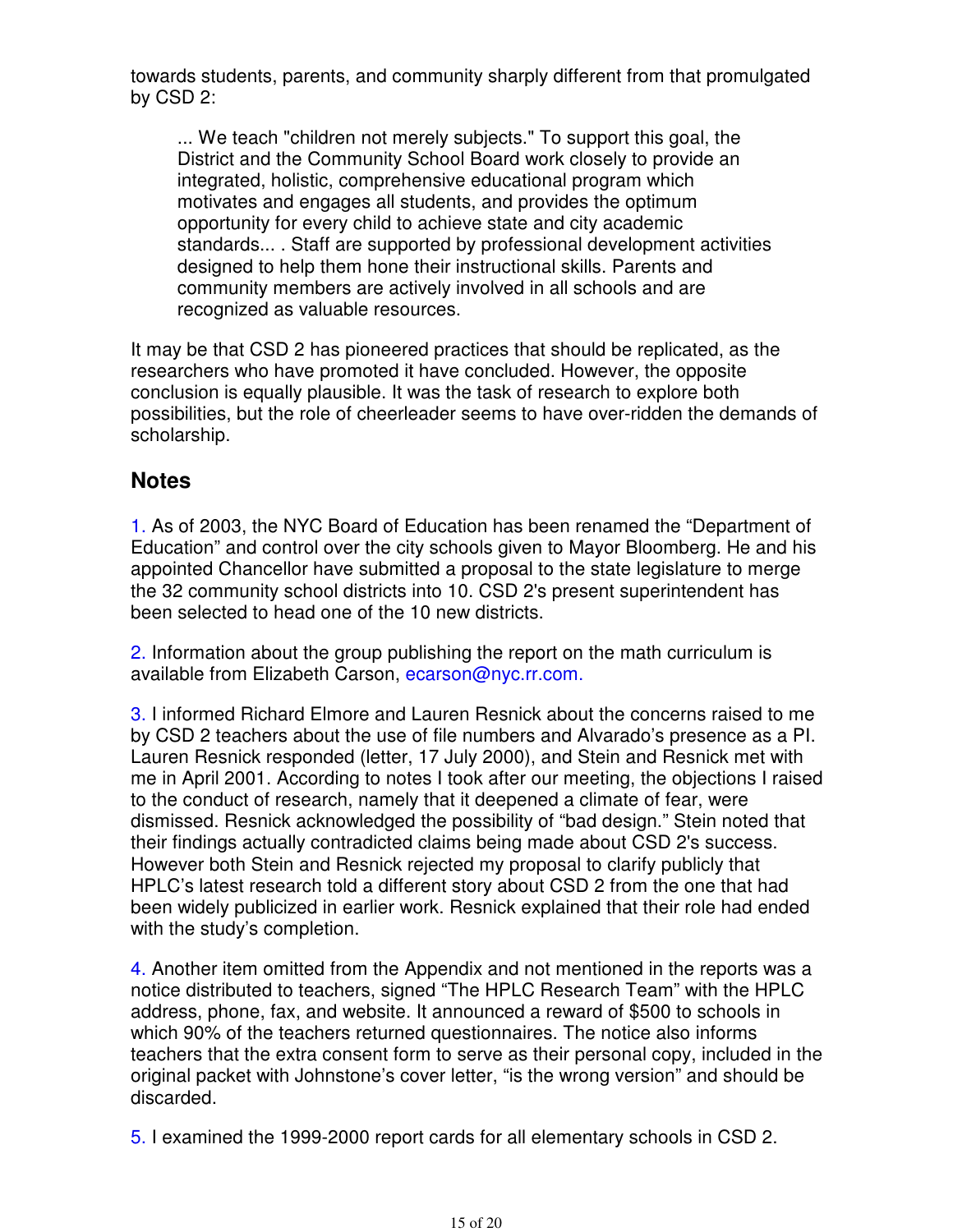They and the District report cards are available at http://www.nycenet.edu/daa.

6. Questionnaires returned to researchers show a preponderance of White, female, middle-class respondents (D'Amico, Harwell, Stein, Van den Heuvel, April 2001). Curiously, researchers on CSD 2 have never investigated the extent to which district hiring screens out teachers and principals whose professional beliefs differ from those of the district leadership, and the ways those beliefs correlate with social class or race.

7. The investigators secured achievement and demographic data for individual students in District #2 through the Division of Assessment and Accountability of the Office of the Deputy Chancellor of Instruction of the New York City Board of Education. Disaggregated data have heretofore been made available only to researchers working with the Division of Assessment and Accountability, as I learned when I attempted to secure it for this study (email message from data analyst at DAA).

# **References**

American Educator. (1999-2000, Winter). It's all about teaching and learning. American Educator, pp. 14-19.

Bourdieu, P. (1998). Acts of resistance. Against the tyranny of the market. New York: The New Press.

Cooper, C. R., & Denner, J. (1998, April). Theories linking culture and psychology: Universal and community-specific processes. American Educational Research Association. San Diego.

Cuban, L. (1988). Researchers advising policymakers: A word to the wise. Educational Psychologist, 23(3), 287-293.

D'Amico, L., Harwell, M., Stein, M. K., & van den Heuvel, J. (2001, April). Examining the implementation and effectiveness of a district-wide instructional improvement effort. American Educational Research Association. Seattle.

D'Amico, L., van den Heuvel, J., & Harwell, M. (2000). Multiple Perspectives on Instructional Improvement in Literacy and Mathematics. High Performance Learning Communities Project, contract #RC-96-137002. Learning Research and Development Center, University of Pittsburg.

Elmore, R. F. (1999-2000, Winter). Building a new structure for school leadership. American Educator, pp. 6-13.

Elmore, R. F., & Burney, D. (1997a). Investing in teacher learning: Staff development and instructional improvement in Community School District #2, New York City [ERIC Document Reproduction Service, ED416203]. New York: National Commission on Teaching & America's Future. Teachers College, Columbia University (62 pages).

Elmore, R. F., & Burney, D. (1997b). School variation and systemic instructional improvement in Community School CSD 2 [Http://www.lrdc.pitt.edu/hplc/hplc.html].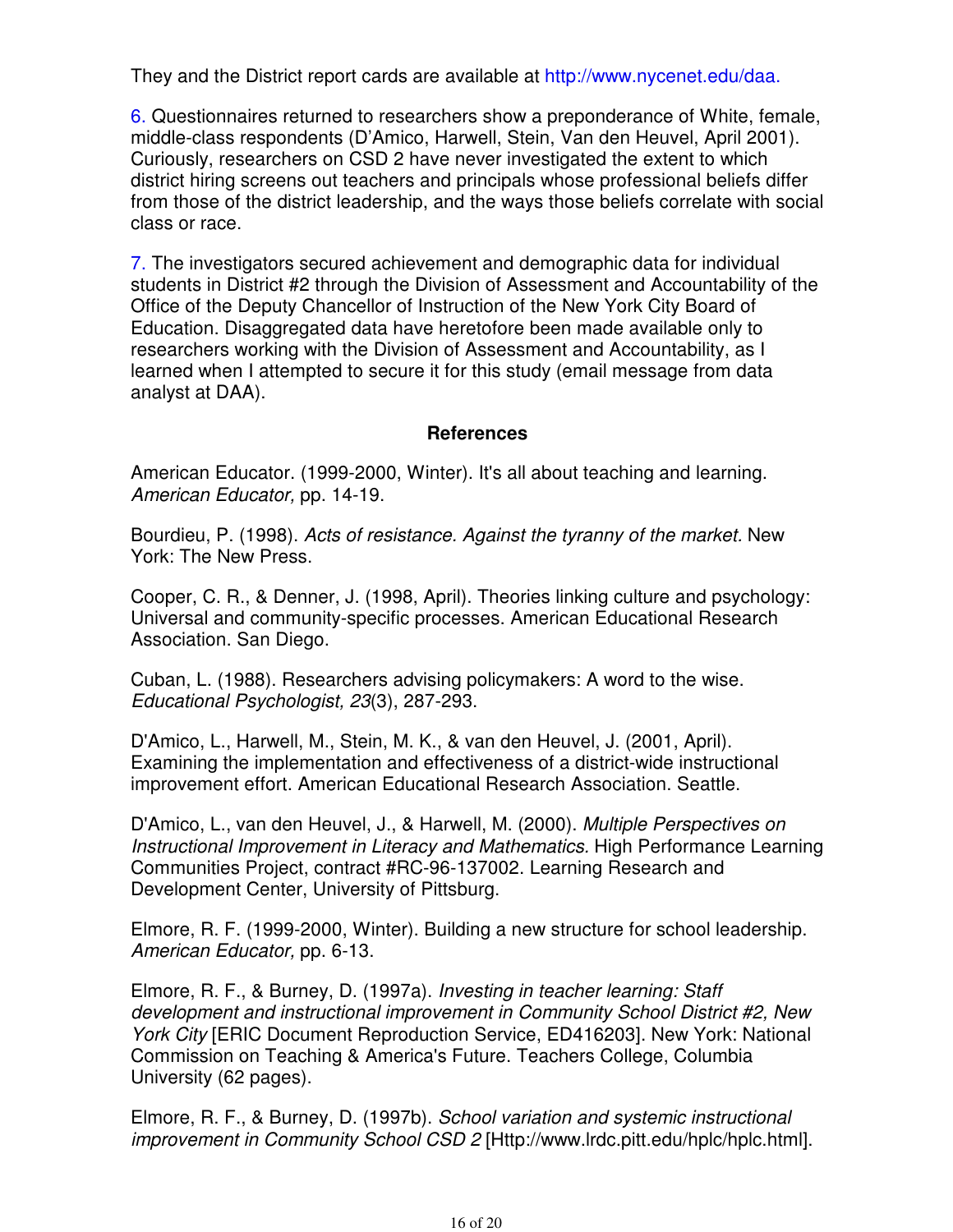Pittsburgh: University of Pittsburgh, High Performance Learning Communities Project, Learning Research and Development Center.

Elmore, R. F., & Burney, D. (1999). School variation and systemic instructional improvement in Community School District #2, New York City [The CEIC Review. Volume 8, Number 1]. Philadelphia: National Center on Education in the Inner Cities. Temple University Center for Research in Human Development and Education.

Elmore, R. F., & Burney, D. (1999, February). School variation and systemic instructional improvement in Community School District #2, New York City. In A. Grant & M. Calabazana (Eds.), The CEIC Review. The CEIC Review. Philadelphia: The National Center on Education in the Inner Cities. Temple University Center for Research in Human Development and Education.

Fink, E., & Resnick, L. B. (1999). Developing principals as instructional leaders. HPLC reports [Online]. Available: www.lrdc.pitt.edu/hplc/hplc.html (Accessed 12 November 2001).

Freedman, S. (1987). Teacher 'burnout' and institutional stress. In J. Ozga (Ed.), Schoolwork. Approaches to the labour process of teaching (pp. 133–145). Philadelphia: Open Univ. Press. Milton Keynes.

Knapp, M. (1995). The teaching challenge in high\_poverty classrooms. In M. Knapp & & associates (Eds.), Teaching for Meaning in High\_Poverty Classrooms (pp. 160 182). New York: Teachers College Press.

Gibson, M. (1997, September). Exploring and explaining the variability: Cross-national perspectives on the social performance of minority students. Anthropology and education, 28(3), 318-329.

Goodnough, A. (2000, 15 October). How grades four and eight fared on tests. The New York Times, pp. CY 14-16.

Harwell, M., D'Amico, L., Stein, M. K., & Gatti, G. (2000). Research contract #RC-96-137002 with OERI. Pittsburgh, PA: Learning Research and Development Center, University of Pittsburgh.

Hevesi, D. ( 2002, 17 May). TriBeCa is priciest neighborhood. The New York Times, p. B6.

Institute for Education & Social Policy. (2001). Distributing teacher quality equitably: The case of New York City. New York: Institute for Education & Social Policy, New York University.

Johnstone, B. (2000, 1 May). [Letter to District #2 teachers distributed by principals]. New York City.

Metz, M. H. (1990). How social class differences shape teachers' work. In M. W. McLaughlin, J. E. Talbert & N. Bascia (Eds.), The contexts of teaching in secondary schools. Teachers Realities (pp. 40-107). New York: Teachers College Press.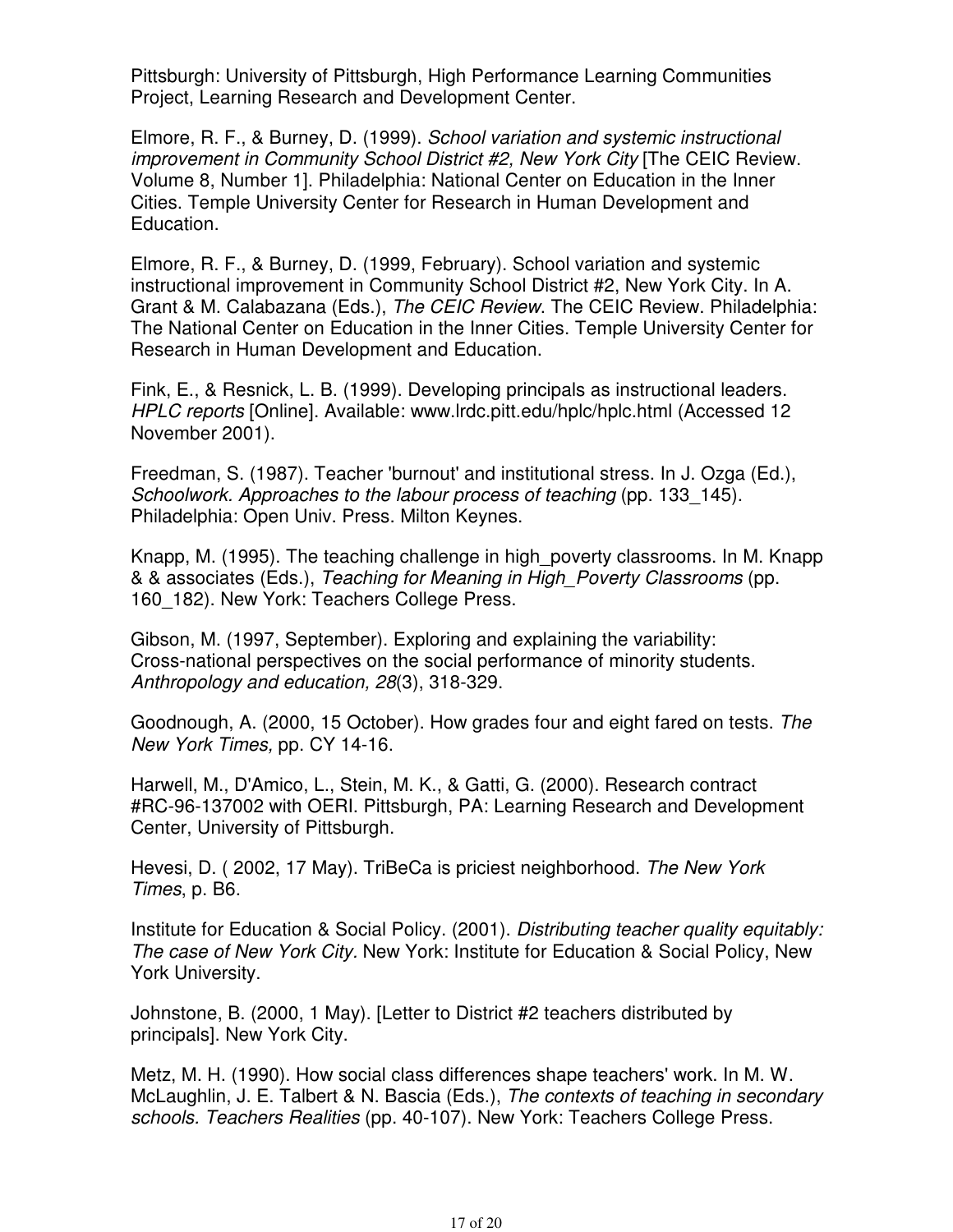Metz, M. H. (1997, March). "Keeping Students in, Gangs Out, Scores up, Alienation Down, and the Copy Machine in Working Order: Pressures That Make Urban Schools in Poverty Different." American Educational Research Association. Chicago.

New York City Board of Education. (2000). Second Annual Report: Evaluation of the Performance Driven Budgeting Initiative. New York City: Author.

Ogbu, J. U. (1995, September). Cultural problems in minority education: Their interpretations and consequences-Part One: Theoretical background. The Urban Review, 27(3), 189-205.

Ogbu, J. U. (1995, December). Cultural problems in minority education: Their interpretations and consequences-Part two: Case studies. The Urban Review, 27(4), 271-297.

Orfield, G. & Eaton, S. E. (accessed 11 March 2003). Back to segregation . http://www.civilrightsproject.harvard.edu/research/articles/reseg.php

Resnick, L., & Harwell, M. (1998). High performance learning communities: CSD 2 achievement [OERI research contract #RC-96-137002 deliverable]. Pittsburgh: University of Pittsburgh, Learning Research and Development Center.

Resnick, L. B., & Harwell, M. (2000). Instructional variation and student achievement in a standards-based education district. Pittsburgh, PA: Learning Research and Development Center.

Stein, M. K., D'Amico, L., & Johnstone, B. (1999, April). District as professional educator: Learning from and in New York City's Community School District #2. American Educational Research Association. Montreal.

Weiner, L. (2002, May). Assessing systemic's reform "learning by all": Who evaluates learning by policy analysts? Educational Policy, 16 (2): 239-263.

Weiner, L. (1998, Summer). Albert Shanker's legacy. Contemporary Education, 69 (4), 196-202.

Zuckerman, J. B. (2001). Queering the life of a progressive, urban, elementary school: Genealogical ghost stories [Dissertation], New York: Teachers College, Columbia University.

# **About the Author**

# **Lois Weiner**

Lois Weiner is a Professor of Elementary and Secondary Education at New Jersey City University, 2039 Kennedy Blvd., Jersey City, NJ 07305. Email correspondence should be addressed to LWEINER@NJCU.EDU.

The World Wide Web address for the Education Policy Analysis Archives is **epaa.asu.edu**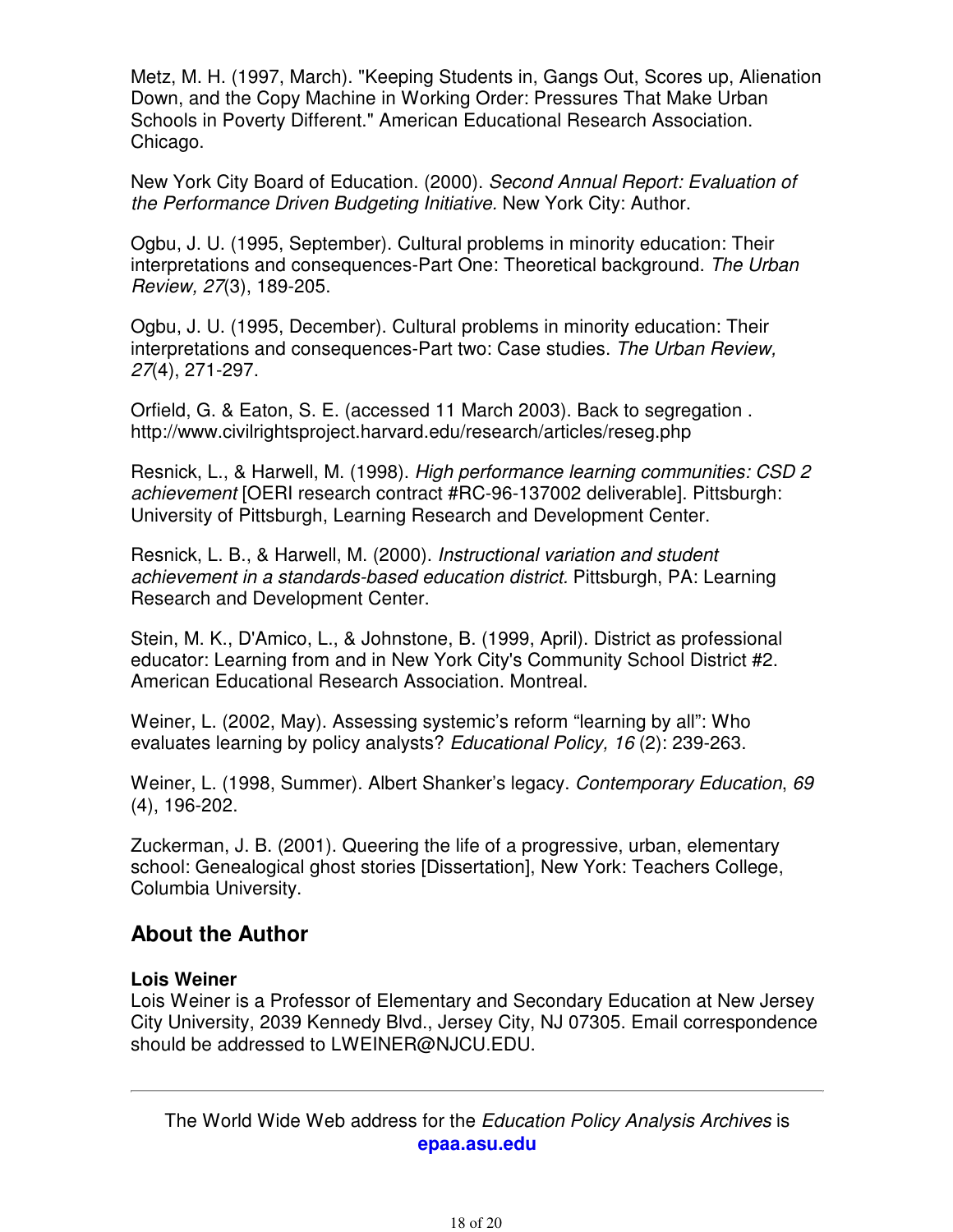# **Editor: Gene V Glass, Arizona State University**

### **Production Assistant: Chris Murrell, Arizona State University**

General questions about appropriateness of topics or particular articles may be addressed to the Editor, Gene V Glass, glass@asu.edu or reach him at College of Education, Arizona State University, Tempe, AZ 85287-2411. The Commentary Editor is Casey D. Cobb: casey.cobb@unh.edu.

# **EPAA Editorial Board**

Michael W. Apple University of Wisconsin

Greg Camilli Rutgers University

Sherman Dorn University of South Florida

Gustavo E. Fischman Arizona State Univeristy–Los Angeles Birmingham, Alabama

Thomas F. Green Syracuse University

Craig B. Howley Appalachia Educational Laboratory

Patricia Fey Jarvis University of Washington Seattle Pacific University

Benjamin Levin University of Manitoba

Les McLean University of Toronto

Michele Moses Arizona State University

Anthony G. Rud Jr. Purdue University

Michael Scriven University of Auckland

Robert E. Stake University of Illinois—UC

Terrence G. Wiley Arizona State University David C. Berliner Arizona State University

Linda Darling-Hammond Stanford University

Mark E. Fetler California Commission on Teacher **Credentialing** 

Richard Garlikov

Aimee Howley Ohio University

William Hunter University of Ontario Institute of **Technology** 

Daniel Kallós Umeå University

Thomas Mauhs-Pugh Green Mountain College

Heinrich Mintrop University of California, Los Angeles

Gary Orfield Harvard University

Jay Paredes Scribner University of Missouri

Lorrie A. Shepard University of Colorado, Boulder

Kevin Welner University of Colorado, Boulder

John Willinsky University of British Columbia

# **EPAA Spanish Language Editorial Board**